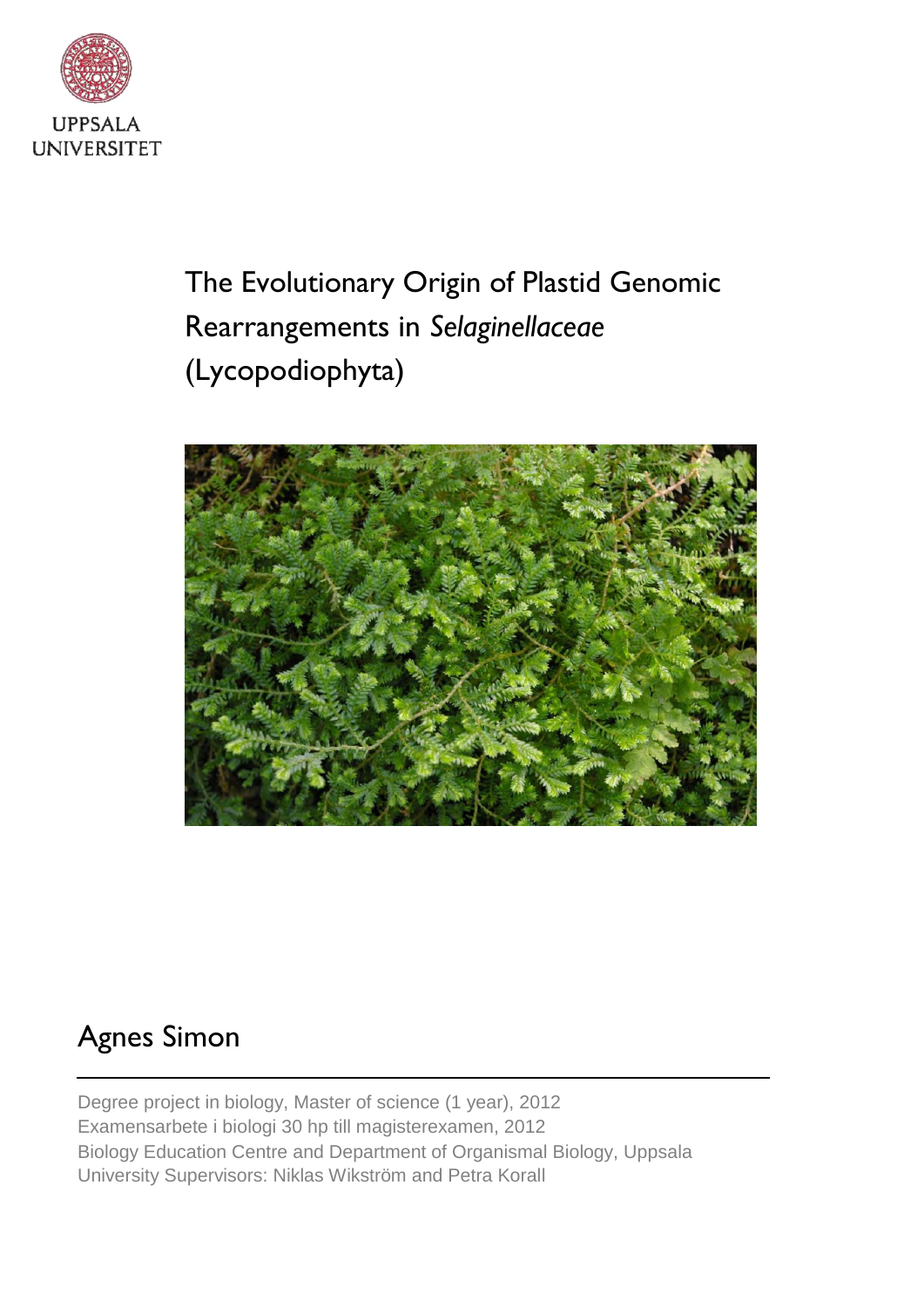## **Abstract**

 The family Selaginellaceae is a monophyletic group of inconspicuous plants, with a fossil history extending back to the Carboniferous era (~350 million years). They are so called fern allies and consist of approximately 700 species, all in a single genus – *Selaginella*. To most of us, they are known as the spike-moss family. The diversity of Selaginellaceae is highest in tropical and mid-mountainous areas, but they can also be sighted by the careful observer in most habitats. Known representatives of Selaginellaceae are the Northern prickly mountain-moss in Sweden, and the commercially sold resurrection plant *S. lepidophylla*, originating in New Mexico and Mexico.

 In 2007, the plastid genome of *S. uncinata* was sequenced by Tsuji *et al*. This achievement presented useful information and tools for the further investigation of the phylogenetic relationships within the family. According to the authors of the sequencing project, there were several unique genomic rearrangements in *S. uncinata* in comparison with other fern allies. The rearrangements included a transposition with a length of 17-kb, and an 20-kb long inversion.

 The aim of my study was to shed light upon the evolutionary origins of the genomic rearrangements, which in turn could give hints about the internal groupings of the spike moss family. Based on the most recent categorisation of the family Selaginellaceae by Korall (2003), representative *Selaginella* species were chosen to be analysed for the presence of the rearrangements as found in *S. uncinata*. The control or outgroup, was made up by the fern allies *Huperzia selago* and *Isöetes lacustris.* The methods used for this analysis were designed to be clear and logical, and included primer design, PCR-amplification and DNA-sequencing of the supposed rearrangement areas.

 In this study we found that one of the rearrangements, the transposition, was present in most of the analysed species, except for *S. selaginoides*. The other rearrangement, the inversion, was only present in a few species, which according to the present phylogeny are closely related. We can thereby predict that neither rearrangements are common genetic characters for Selaginellaceae, rather that they have emerged through the evolutionary development of the family.

 Further research is needed to confirm and validate our findings. This could be done by better and broader sampling and the design of more effective primers for the examined regions.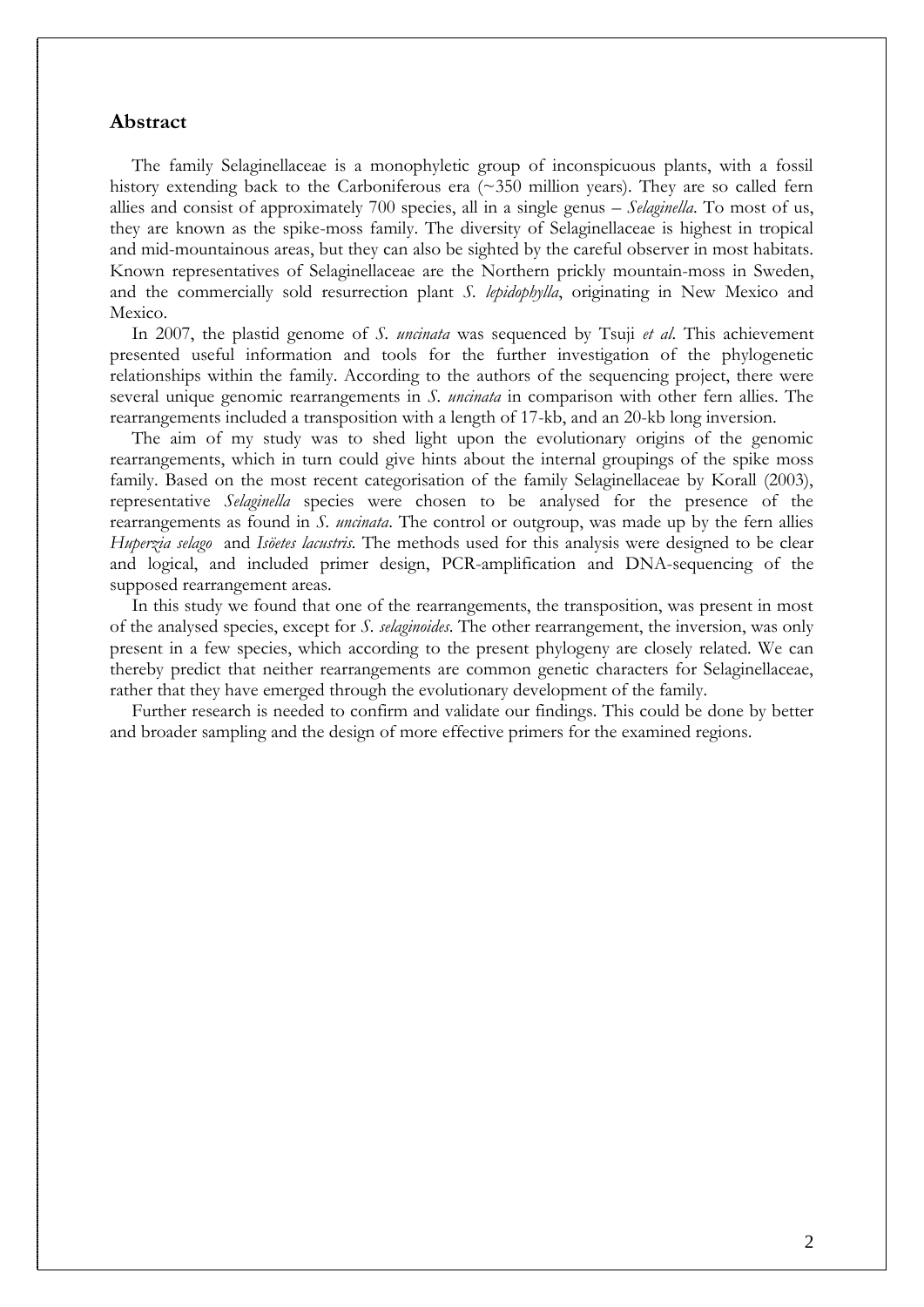# **Table of contents**

| 1 Introduction                                                                           | 4  |
|------------------------------------------------------------------------------------------|----|
| 1.1 A presentation of the family Selaginellaceae                                         | 4  |
| 1.2 Phylogenetic studies of the family                                                   | 5  |
| 1.3 Recent sequencing of the whole chloroplast genome of Selaginella uncinata            | 8  |
| 1.4 Aim of the study                                                                     | 8  |
| 2 Materials and methods                                                                  |    |
| 2.1 Choice of taxa                                                                       | 8  |
| 2.2 Design of PCR-based techniques for the detection of rearrangements and primer design | 10 |
| 2.3 DNA extraction, PCR-amplification and sequencing                                     | 11 |
| 2.4 Sequence analysis                                                                    | 12 |
| 3 Results                                                                                | 12 |
| 4 Discussion                                                                             | 13 |
| 4.1 Possible phylogenetic implications                                                   | 14 |
| 4.2 Evidence of the transposition in most examined species                               | 14 |
| 4.3 Absence of the inversion in most examined species                                    | 14 |
| 4.4 Phylogenetic implications of a distinct subgroup and sources of uncertainty          | 15 |
| 4.5 Expect the unexpected – Conclusions                                                  | 15 |
| 4.6 Future considerations                                                                | 16 |
| 4.7 Up-to-date findings                                                                  | 16 |
| 5 Acknowledgements                                                                       | 16 |
| 6 Literature cited                                                                       | 17 |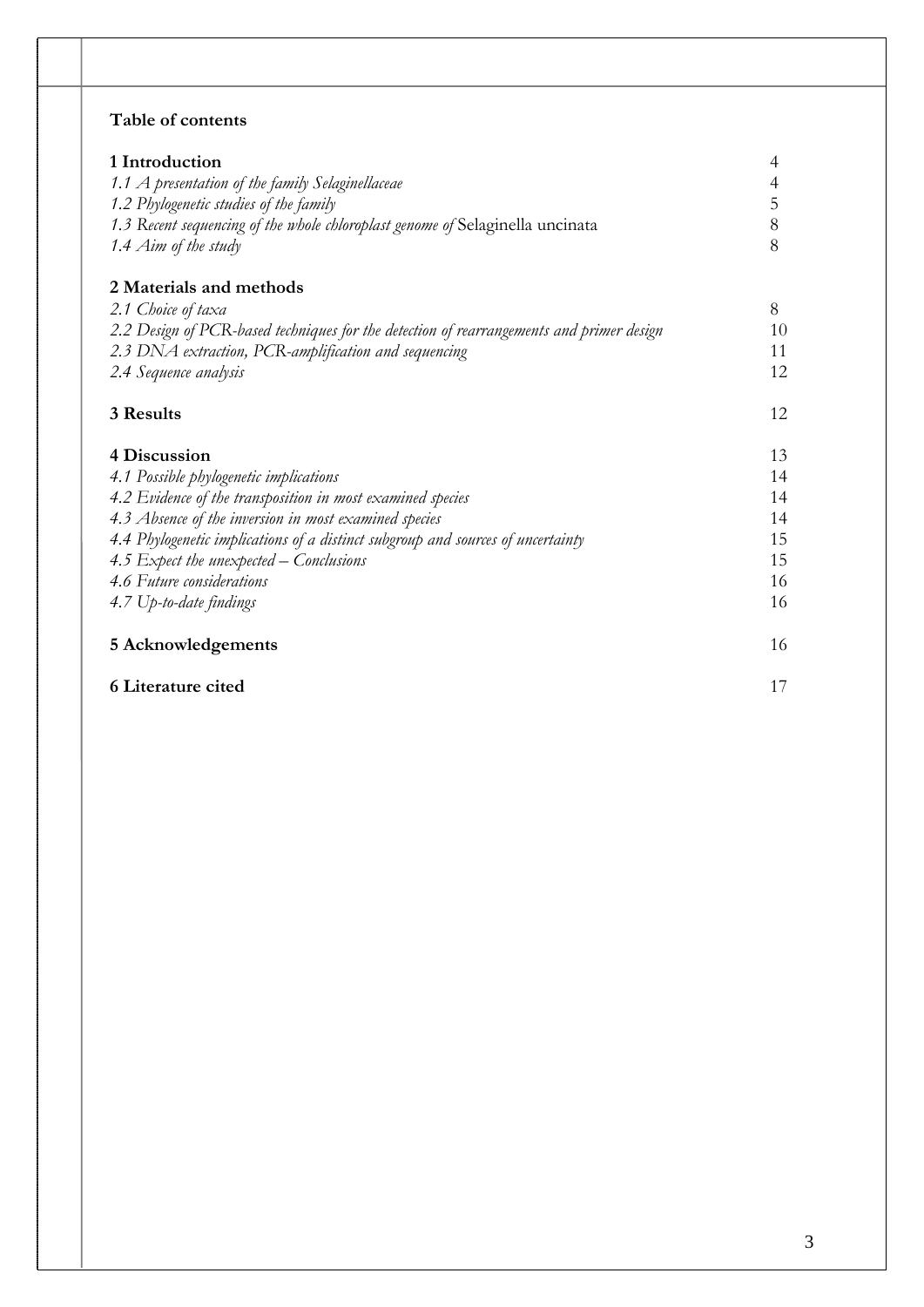## **1 Introduction**

## **1.1 A presentation of the family Selaginellaceae**

 The family Selaginellaceae is an ancient family of fern allies wherein all taxa carry the genus name of *Selaginella*. Together with the families of Lycopodiaceae and Isoetaceae, the three families constitute the Lycophytes or Lycopodiopsida. This group in itself is very important with much to narrate about the history and evolution of land plants. The Lycophytes is a recognised monophyletic clade. Lycopods are seedless, vascular plants. Common traits of living species are the presence of microphylls (comparably small leaves with usually a singular vein) and an herbaceous habit. Secondary growth in this phylum can be observed in the fossil record during the Carboniferous age, although extensive woodiness seems to have been lost about 248 million years ago at the end of the Paleozonic period (Raven *et al*., 2003).

 Lycophytes are richly represented in the fossil record and seem to be among the first plants to have colonised territories on land. They appear from the Upper Silurian period (~425 million years) (Kenrick and Crane, 1997) and reach the peak of their rein during the Carboniferous period (Raven *et al.*, 2003; Korall, 2003). Evident ancestors of Selaginellaceae are first encountered in the fossil record during the Carboniferous era in tropical wetland floras. Little seems to have changed since this period in the morphology of the family (Korall and Kenrick, 2002). Many characters, as the terminaly ending fertile parts, the dichotomous branches, the microphyllic leaves, the characteristic megaspores and the organisation of leaves on both isophyllous and anisophyllous species, are highly similar to the *Selaginella* species in the fossil record (Thomas, 1997). Isoetaceae is typically recognised as a sister group to Selaginellaceae (Korall, 2003) and in contrast to Lycopodiaceae the two former families are heterosporous, having both micro- and megaspores (Raven et al., 2003). Until relatively recently the relationships among and particularly within each family, have not been studied in extensively. With the aid of constantly developing molecular research methods, these relationships have become somewhat clearer during the last decade (Wikström and Kenrick, 1997; Rydin and Wikström, 2002; Korall and Kenrick, 2004).

 In present time the cosmopolitan family of Selaginellaceae is comprised of about 700 species (Korall, 2003). This figure is somewhat questionable, as often is the case in accessing the total number of species within groups, where morphological classification of individuals might be difficult (personal comment, Petra Korall).

 Maximum diversity of the family can be found in tropical rain forests from lowland to midmontane areas, although the distribution of Selaginellaceae is not in any way limited by definite ecological, climatic or light factors. Members can be encountered as well in temperate, subarctic as in subtropical regions (Korall and Kenrick, 2002). Some have creeping or climbing habits on trees or rocks, but in contrast to the members of Lycopodiaceae very few are epiphytes (Korall *et al.*, 1999). The tiny, flat, frond-like branches with anisophyllous leaves (having leaves of two different sizes and shapes) of microphyllic makeup, is a characteristic that many species within the group share. A standout trait in many members is the presence of rhizophores: aerial, rootlike structures growing along the branches of the plant, often at the branching of stems. These structures are situated distinctively on the lower side or on the upper side of the branches, extending toward the ground (Jermy, 1990). Blue iridescence is also common, facilitating lightharvest in shaded areas, as on the floor of tropical forests. In this environment much of the sunlight needed for photosynthesis is trapped by the abundant leafage of the crown canopy. Blue iridescence decreases the rate of reflectance of light off the leaves, and more energy will therefore be accessible for photosynthesis in the chloroplasts (Hébant and Lee, 1984).

 A number of Selaginellaceae members are the so-called xerophytes (Korall *et al.*, 1999). The term xerophytes denotes plants that exhibit various drought tolerant qualities/traits. These plants are adapted to survive in climates where water is scarce during prolonged periods of time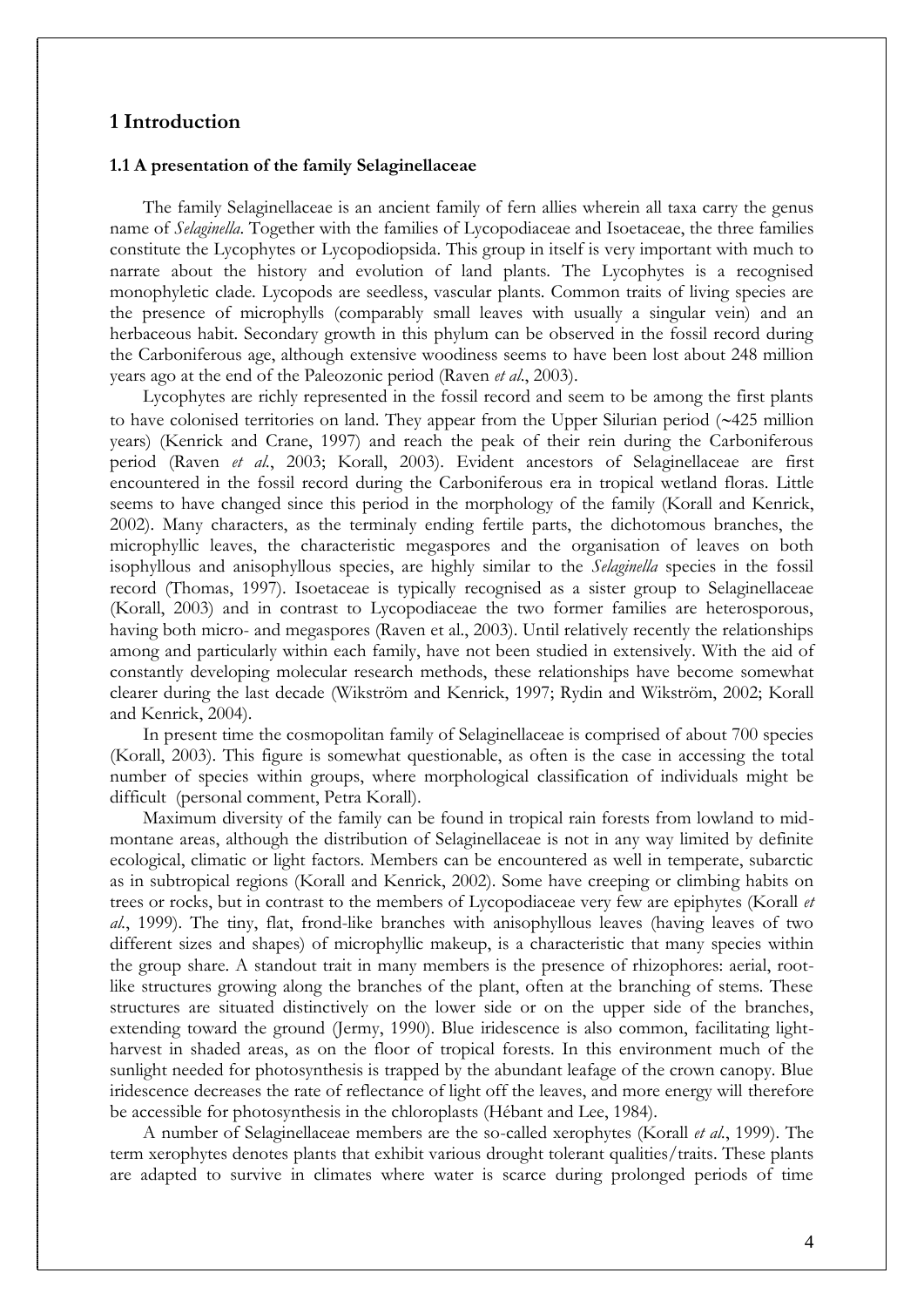(Oxford University Press, 2004). The Selaginellaceae-xerophytes can be found in deserts, heath lands and other dry surroundings in numerous parts of the world (Korall, 2003). *S. lepidophylla* can be found in Texas, New Mexico and Mexico(Raven *et al.*, 2003), and is worth mentioning here. Similar to some other so-called resurrection plants, it is able to furl its stems and leaves to evade superfluous loss of water in times of water scarcity and to revert this action upon rehydration. *S. lepidophylla* is one of the species of the family grown commercially for ornamental purposes (Korall, 2003).

 A northern specimen that Scandinavians might stumble into in lime rich and wet areas is *S. selaginoides* (Mossberg and Stenberg, 2003)*.* This plant is isophyllous (having leaves of one shape and size) in contrast to the majority of other species within the family (Jermy, 1986; Korall and Kenrick, 2002). Its appearance is quite plain and it can be easy to miss. The plant has a creeping stem running along the ground, from where the main shoots grow upright, with or without strobili at the apex of the stems. The common name of *S. selaginoides* is "Northern or Prickly Mountain-moss" in English and "dvärglummer" in Swedish, and is the only species representing Selaginellaceae in Sweden (Krok and Almquist, 1994; Mossberg and Stenberg, 2003; Raven *et al.*, 2003).

## **1.2 Phylogenetic studies of the family**

 Early classifications of Selaginellaceae were naturally based on morphological characters, and often divided the family into many groups and subgroups. These classifications do not show much consistency. Conclusive traits for groupings of the family have mainly included the arrangement of leaves on stems; whether or not leaves and sporophylls are anisophyllous; growth pattern and the amount of megasporangia on vegetative stems. As mentioned above, the outcome of the different investigations resulted in quite variable groupings. Despite these inconsistencies, one observation seems to have persistently divided the family into two basal groups: species with either isophyllous or with anisophyllous leaves (Korall, 2003).

 This is likewise the case in the framework for the family drawn up by Jermy (1986; 1990). Jermy's work, as previous classifications, was based on morphological characters. He divided the family into five subclades, three with isophyllous and two with anisophyllous microphylls, the later including the major part of species within the family.

 A recent phylogenetic study of the family, based on DNA sequence data rather than morphological characters, had Jermy's work as a stepping stone (Korall *et al*., 1999; Korall and Kenrick 2002, 2004; Korall, 2003). The aim of the study was to clarify the relationships within the family, and at least in the early stages, to determine whether earlier taxonomic groupings could be applied to a more exhaustive phylogenetic analysis of the Selaginellaceae (Korall *et al*., 1999). The thesis (Korall, 2003) was based mainly on the *rbcL*-gene sequence of the chloroplast, but it also included the comparison of nuclear 26S rDNA regions and a thorough study of megaspore morphology. The later was based on the phylogenetic tree resulting from the analysis of the gene sequences. The final picture emerging introduces quite a few novelties and coincides to some extent with the earlier classification of the Selaginellaceae by Jermy (Korall *et al*., 1999; Korall and Kenrick 2002, 2004; Korall, 2003) (Figure 1).

 Subgenus *Selaginella*, also described by Jermy (1986; 1990), turned out to be a monophyletic clade and resolved repeatedly as sister group to all other members. It is comprised of two species: *S. selaginoides* and the Hawaiian Islands endemic *S. deflexa*. The sister clade named as the "rhizophoric" clade, is further divided into two clades denoted by Korall *et al*. (1999) simply as clade A and clade B; group A showing various support from low to strong in the studies, and is therefore discussed with more caution; group B has limited to strong support in all studies and is considered as a reasonable clade (Korall and Kenrick, 2002; Korall, 2003).

 Clade A includes both isophyllous and anisophyllous species, which is contradictory to former classifications based solely on morphological characters. Clade A is further divided into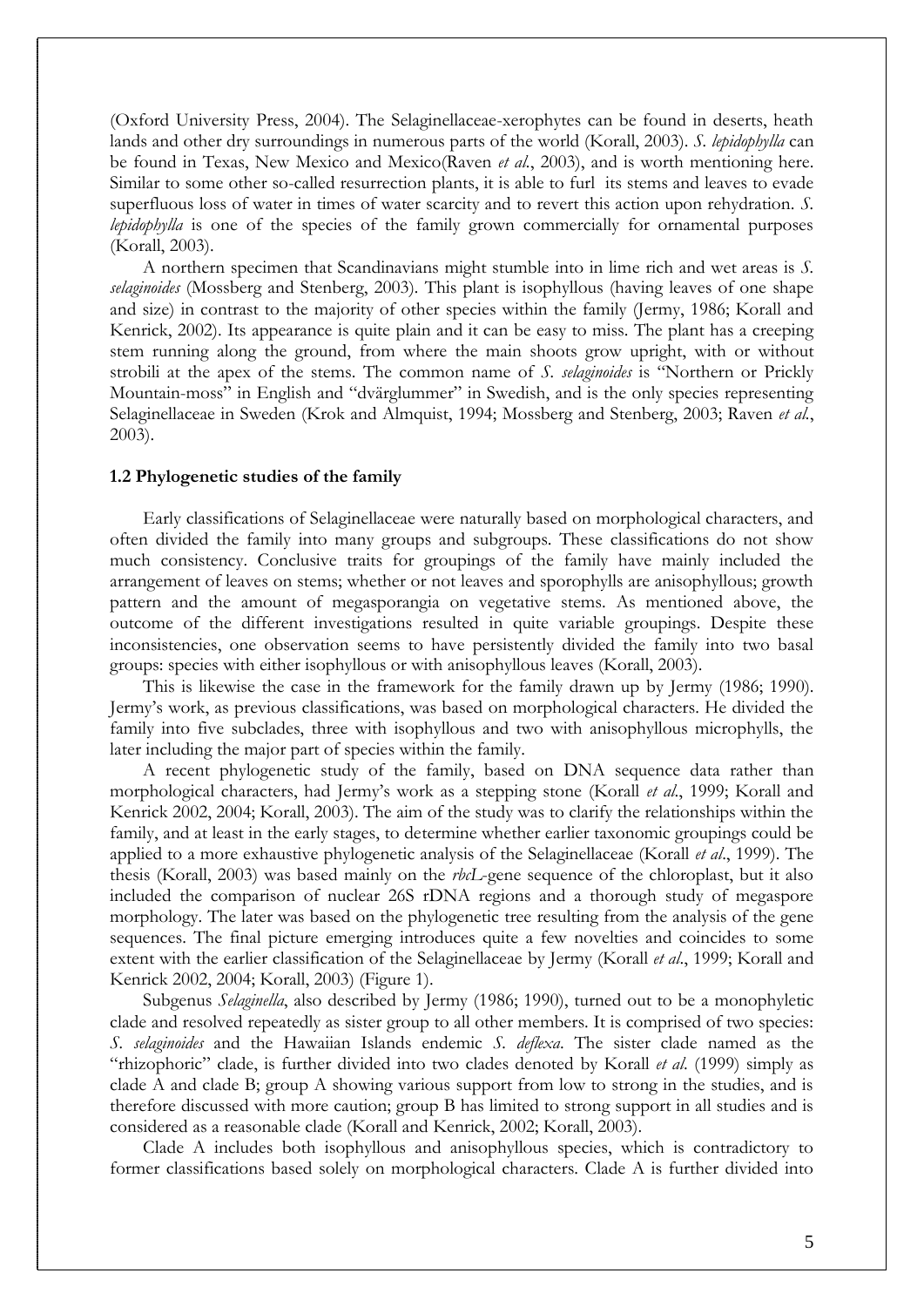several subclades, of which a few examples are *Tetragonostachys* and *Articulatae*. The former includes the species as described by Jermy. *Articulatae* was defined in some earlier classifications as a subgroup within *Stachygynandrum*, (Jermy, 1990; Korall *et al*., 1999; Korall and Kenrick; 2002). *Tetragonostachys* and *Articulatae* compose in the study by Korall et al. (1999) a less reliable clade, named the "dorsal rhizophoric clade"; where members have rhizophores growing on the upper side of branches and bend over the branch extending to the ground, instead of growing from the lower side of the branches. Although the results are a bit ambiguous, Korall *et al*. (1999) propose that *Ericetorum*, one of the five subgroups recognised by Jermy (1990), might emerge to be a monophyletic group in future studies.

 Clade B is made up solely by anisophyllous species. In this clade there are no specific groupings resembling earlier classifications. Although many of the clades have high statistical support, Korall et al. (1999) choose not to appoint names to any of these clades. Additional research of morphological characters is needed, in order to give support and to further define the suggested subgroups. It is however proposed that the phylogeny obtained can be regarded as a starting point, which can facilitate future phylogenetic studies of Selaginellaceae (Korall and Kenrick, 2002; Korall 2003).

 An additional curious discovery in the study is the surprisingly high rates of substitutions in both the chloroplast and the nucleus, compared to substitution rates in other groups of land plants. The study has also disclosed that substitutions in the *rbcL*-gene (the chloroplast genome) are varying in rate not only compared with other land plants, but also when comparing clades within Selaginellaceae. It is unfortunately unclear what this might point to, since the factors accounting for why some lineages have higher substitution rates are complex, and not yet properly understood (Korall, 2003; Korall and Kenrick, 2004).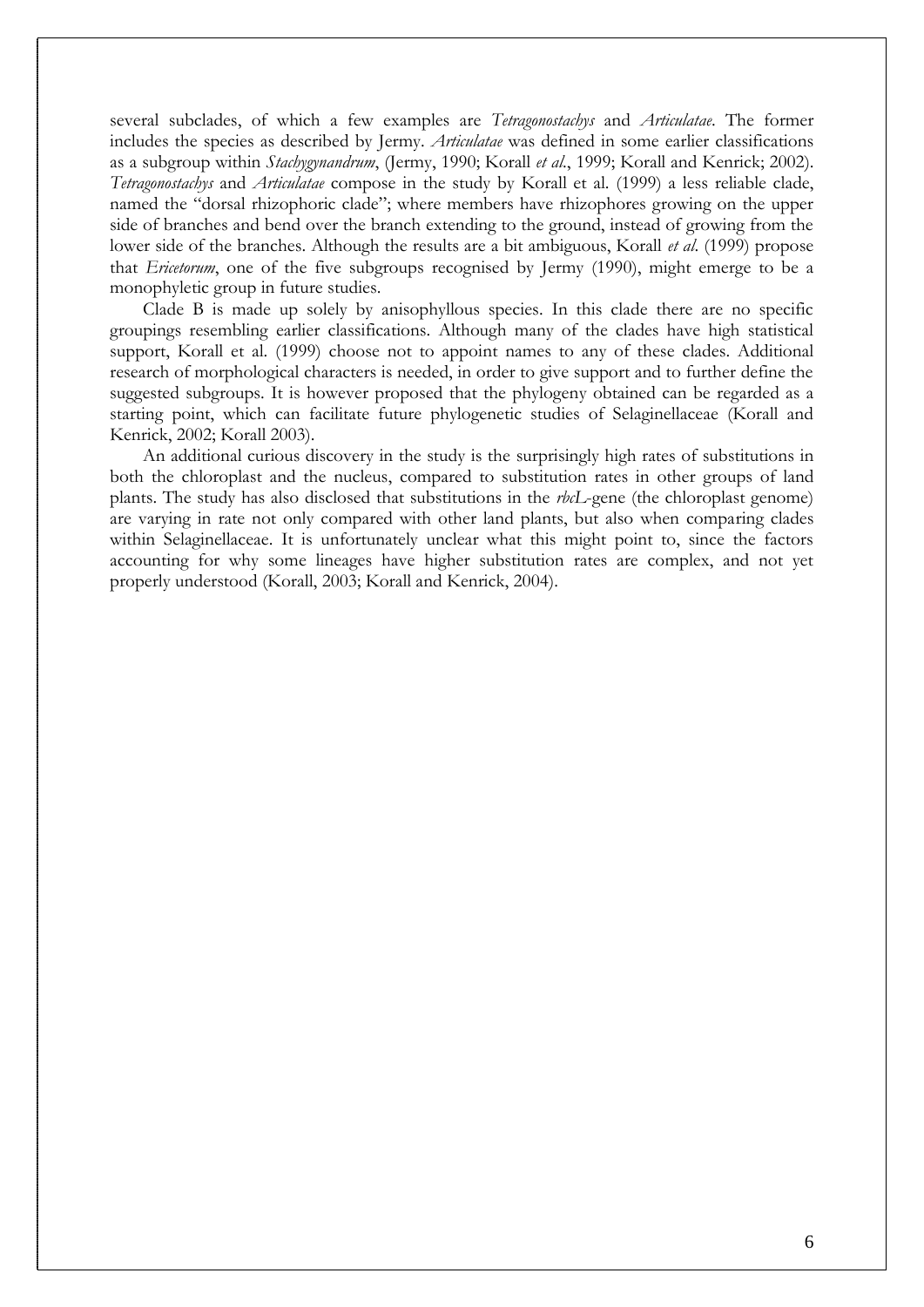

**Figure 1**. Phylogeny of Selaginellaceae. Korall and Taylor, 2003 (Redrawn from Korall and Kenrick, 2002). *Selaginella*, *Tetragonostachys*, *Ericetorum* and *Heterostachys* are all clades originally recognised by Jermy (1990). The species investigated in this thesis are highlighted.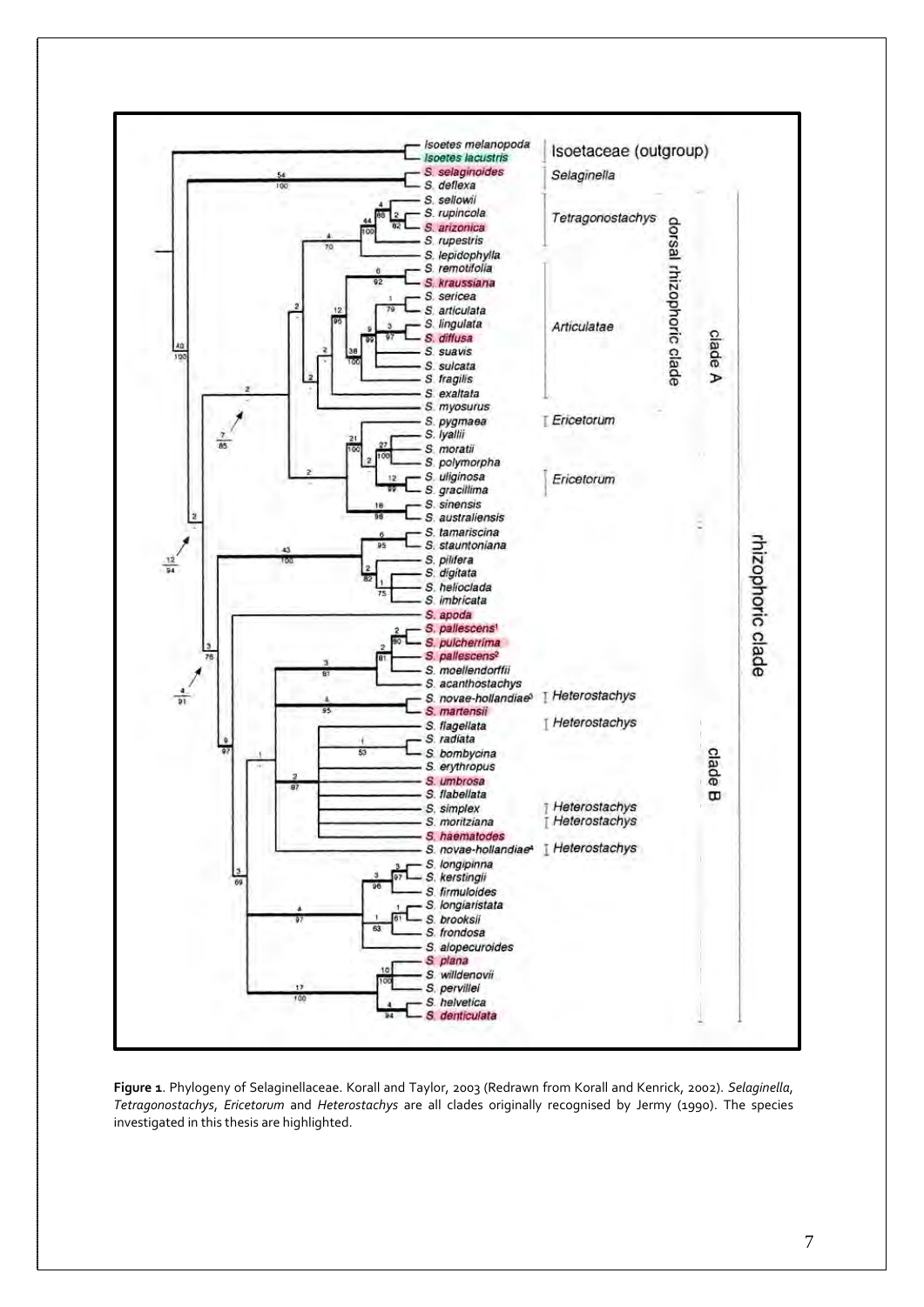## **1.3 Recent sequencing of the whole chloroplast genome of Selaginella uncinata**

 In the recent past, the first chloroplast genome sequencing project of a Selaginellaceae species was completed and analysed to reveal present (or absent) genes and gene order. The species in question was the "peacock spike-moss" or *Selaginella uncinata,* and the results of the project were published in February 2007 in the *Journal of Plant Research* (Tsuji *et al*., 2007).

 The chloroplast genome of *S. uncinata* was compared with the chloroplast genome of *Huperzia lucidula*, a lycophyte belonging to the family of Lycopodiaceae, and one of the few lycophytes whose whole plastid genome has been sequenced at present time. The comparison showed a novel inversion, a transposition, several gene losses and duplications of two genes in *S. uncinata*. These duplications are associated according to the article with both the inversion and the transposition. The 20–kb inversion in *S. uncinata* spans from the *psbI*-gene to the *trnC*-gene in the large single copy region (LSC). The transposition includes a 17-kb portion of the genome between *rps4* - *trnD*. This region is situated in *S. uncinata* in the small single copy region (SSC), whereas in *H. lucidula* as well as in some bryophytes, it is located in the LSC. The article argues that the transposition might be a synapomorphic feature for the Selaginellaceae family, meaning in common for all taxa. There are no definite conclusions made about the presence of the inversion in other species of the family (Tsuji *et al*., 2007).

## **1.4 Aim of the study**

 This study investigated whether or not the transposition and the inversion in *S. uncinata,* could be regarded as shared by all taxa of the family Selaginellaceae. The use of rather simple but coherent PCR-based techniques should be sufficient to reveal if these traits are present or absent in several *Selaginella*-species. As the samplings were based on the phylogenetical framework outlined by Korall (2003), the results are put in context with the same framework to try to unfold the origin of these rearrangements.

# **2 Materials and Methods**

## **2.1 Choice of taxa**

**Ingroup** The selection of eleven members of Selaginellaceae for extraction of DNA, was designed in order to represent the major clades within the family according to the phylogeny described by Korall and Kenrick (Korall and Kenrick, 2002; Korall, 2003), moreover with consideration to material access. An additional species was included well into the laboratory phase of the project (*S. denticulata*), with the objective to clarify some of the earlier results obtained.

 All specimens with the exception of *S. denticulata* and *S. selaginoides* were collected in the green house of the Department of Botany, Stockholm University with the help of Petra Korall. *S. selaginoides* was thankfully received from Niklas Wikström, who collected the specimen in Uppland, Sweden. *S. denticulata* was collected in Tenerife and identified by Emma Lundh and Gina Larsson in 2005, and the identification validated by Mats Thulin. A more informative summary of all species used in the project can be found in Table 1.

**Outgroup** The control or outgroup in the practical phase of the project, was comprised of *Huperzia selago* (Lycopodiaceae) and *Isoetes lacustris* (Isoetaceae), chosen for their availability and their close phylogenetic relationship with Selaginellaceae. The former was collected and identified by Niklas Wikström in Uppland, Sweden. *Isoetes lacustris* was collected and identified by Didrik Vanhoenacker in the vicinity of Tovetorp, Södermanland, Sweden.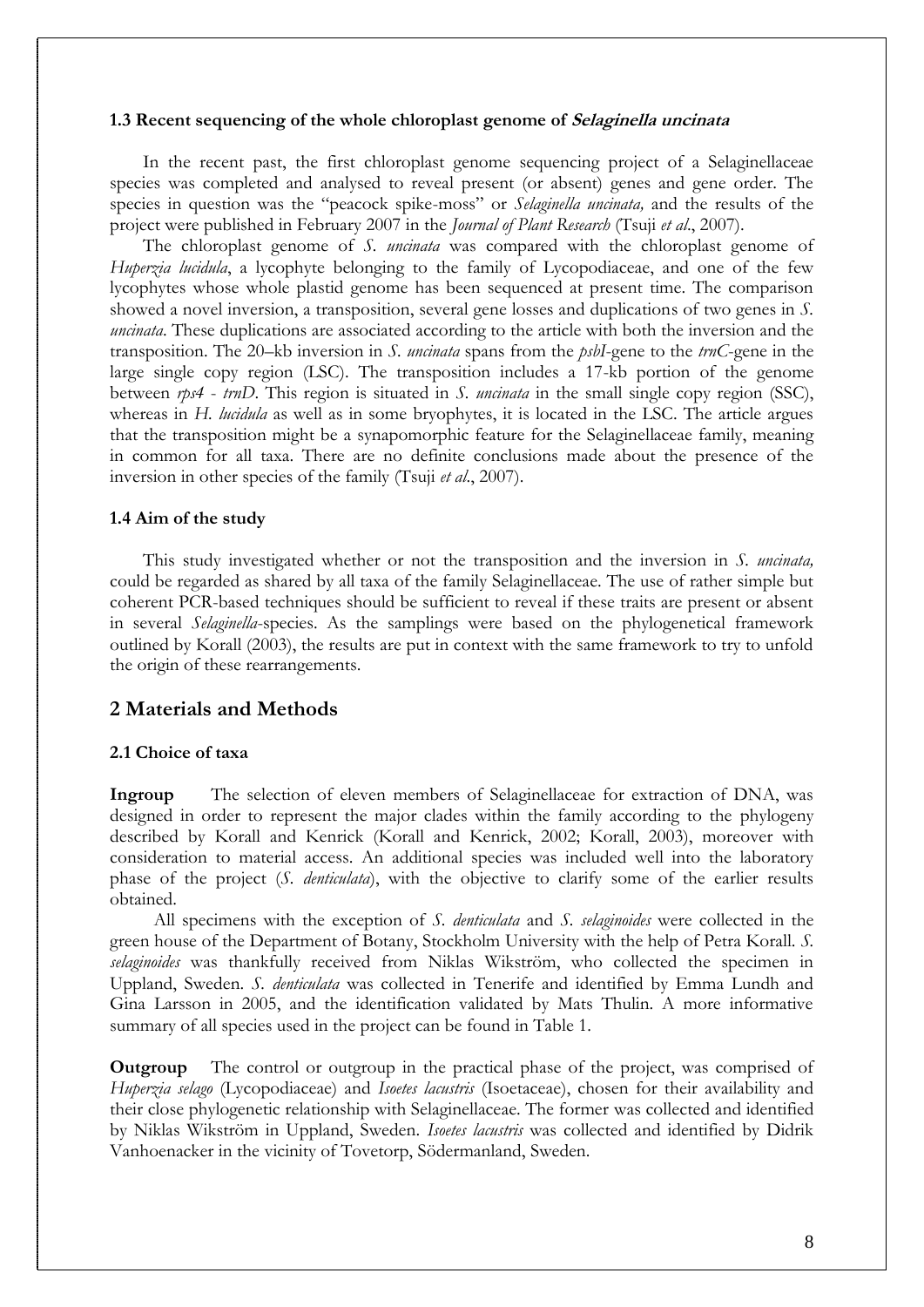**Table 1.** Species included in the project. Sources for plant material and accession numbers for sequences published in the EMBL sequence database.

| <b>Taxa</b>                                                                                           | Subgenus/clade<br>according to Korall                                        | <b>DNA</b> source/voucher                                        | <b>EMBL</b><br>Accession<br>numbers |  |  |  |  |  |  |  |
|-------------------------------------------------------------------------------------------------------|------------------------------------------------------------------------------|------------------------------------------------------------------|-------------------------------------|--|--|--|--|--|--|--|
|                                                                                                       | (2002)                                                                       |                                                                  |                                     |  |  |  |  |  |  |  |
| Ingroup                                                                                               |                                                                              |                                                                  |                                     |  |  |  |  |  |  |  |
| S. selaginoides (L.) Link **                                                                          | Selaginella                                                                  | Wikström 2007                                                    |                                     |  |  |  |  |  |  |  |
| S. arizonica Maxon                                                                                    | Tetragonostachys;<br>Rhizophoric<br>clade<br>A<br>(dorsal rhizophoric clade) | Stockholm University Greenhouse<br>1998; saml. Torsten?          |                                     |  |  |  |  |  |  |  |
| S. kraussiana (Kunze) A. Braun                                                                        | Rhizophoric<br>Articulatae;<br>clade A (dorsal rhizophoric<br>clade)         |                                                                  |                                     |  |  |  |  |  |  |  |
| S. diffusa (C. Presl) Spring                                                                          | Rhizophoric<br>Articulatae;<br>clade A (dorsal rhizophoric<br>clade)         | Stockholm University Greenhouse<br>1970/2900                     |                                     |  |  |  |  |  |  |  |
| S. apoda (L.) Fern                                                                                    | Rhizophoric clade B                                                          | Stockholm University Greenhouse<br>1985/3872                     |                                     |  |  |  |  |  |  |  |
| S. pallescens (C. Presl) Spring                                                                       | Rhizophoric clade B                                                          | <b>Stockholm University Greenhouse</b><br>SU-x-00.1263           |                                     |  |  |  |  |  |  |  |
| S. pulcherrima Liebm. ex Fourn                                                                        | Rhizophoric clade B                                                          | <b>Stockholm University Greenhouse</b><br>1969/3071              |                                     |  |  |  |  |  |  |  |
| S. martensii Spring                                                                                   | Rhizophoric clade B                                                          | <b>Stockholm University Greenhouse</b><br>SU-x-00.1079           |                                     |  |  |  |  |  |  |  |
| S. umbrosa                                                                                            | Rhizophoric clade B                                                          | Stockholm University Greenhouse<br>1966/26201                    |                                     |  |  |  |  |  |  |  |
| S. haematodes (Kunze) Spring                                                                          | Rhizophoric clade B                                                          | <b>Stockholm University Greenhouse</b><br>1973/13797             |                                     |  |  |  |  |  |  |  |
| S. plana (Desv.) Hieron                                                                               | Rhizophoric clade B                                                          | <b>Stockholm University Greenhouse</b><br>1965/6201 (Jermy 4852) |                                     |  |  |  |  |  |  |  |
| S. denticulata (L.) Spring*                                                                           | Rhizophoric clade B                                                          | Lundh & Larsson (V-200653)<br>3514111                            |                                     |  |  |  |  |  |  |  |
| S. uncinata (Desv.) Spring                                                                            | Rhizophoric clade B                                                          |                                                                  | AB197035                            |  |  |  |  |  |  |  |
|                                                                                                       | Outgroup                                                                     |                                                                  |                                     |  |  |  |  |  |  |  |
| Adiantum capillus-veneris (L.)                                                                        |                                                                              |                                                                  | NCoo4766                            |  |  |  |  |  |  |  |
| Huperzia lucidula (Michx.) Trevis                                                                     |                                                                              |                                                                  | NC006861                            |  |  |  |  |  |  |  |
| Huperzia selago (L.) C. Martius &<br>Schrank **                                                       |                                                                              | Wikström 2007                                                    |                                     |  |  |  |  |  |  |  |
| Isoetes lacustris L.                                                                                  |                                                                              | Vanhoenacker 2007                                                |                                     |  |  |  |  |  |  |  |
| Marchantia polymorpha L.                                                                              |                                                                              |                                                                  | Xo4465                              |  |  |  |  |  |  |  |
| Physcomitrella patens<br>(Hedw.)<br>Bruch & Schimp                                                    |                                                                              |                                                                  | NC005087                            |  |  |  |  |  |  |  |
| All DNA was extracted from silica-dried material, except *=herbarium material; and **= fresh material |                                                                              |                                                                  |                                     |  |  |  |  |  |  |  |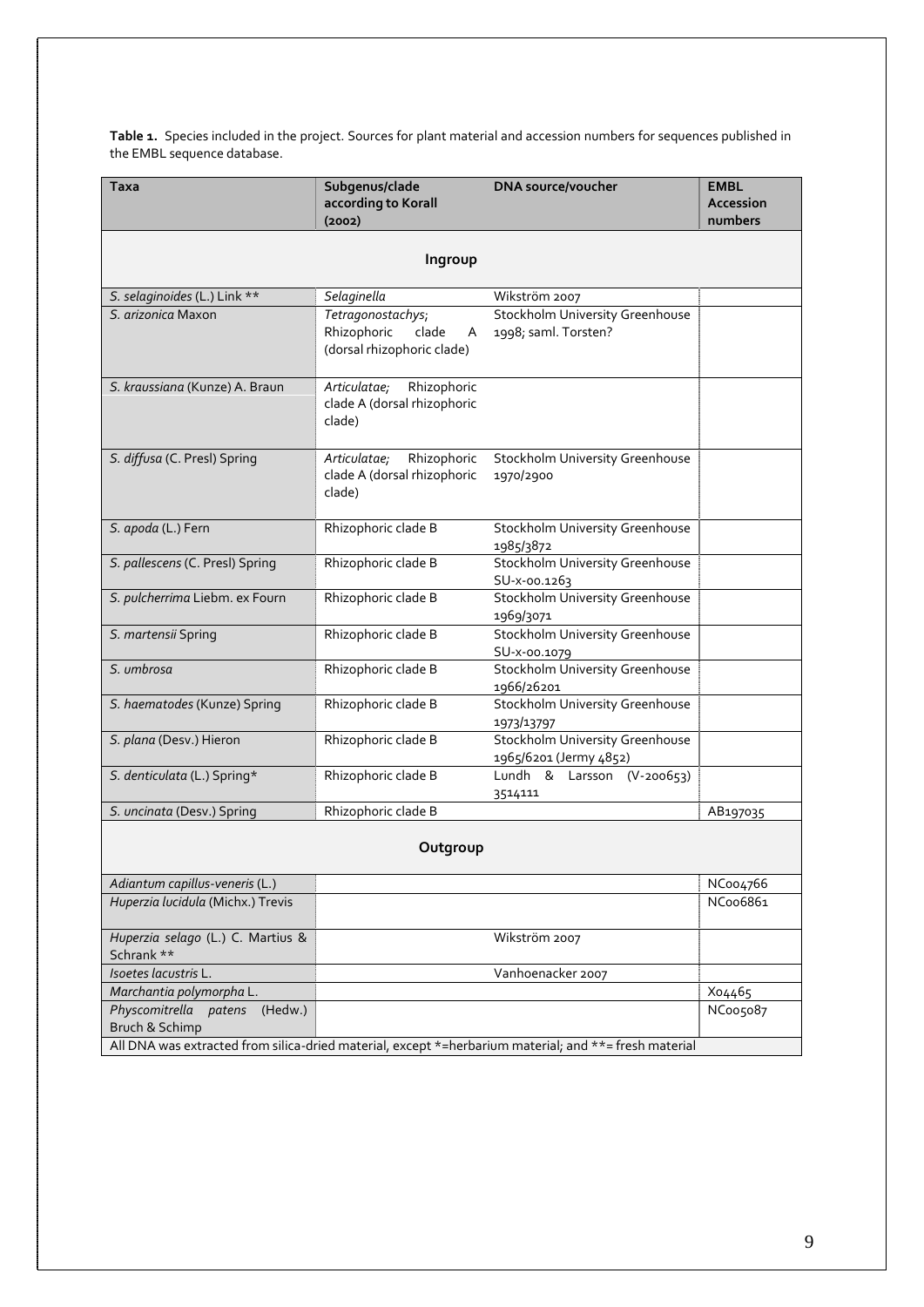## **2.2 Design of PCR-based techniques for the detection of rearrangements and primer design**

 The chloroplast gene order and specific parts of the genome sequence of *S. uncinata,* was compared with the chloroplast genomes of *Huperzia lucidula* (Wolf *et al*., 2005)*, Adiantum capillusveneris* (Wolf et al., 2003)*, Physcomitrella patens* (Sugiura et al., 2003) and *Marchantia polymorpha*  (Ohyama et al., 1988) (see Table 1). This was undertaken to illuminate the most interesting genomic rearrangements and to find optimal sites for the use of prime design. The most interesting and informative sites were determined to be the 20-kb inversion and the 17-kb transposition described in the introduction.

 In order to detect whether or not the selected rearrangements are present in the chosen Selaginellaceae representatives, primers were designed to amplify the regions from the two outer genes of the inversion and the transposition, to the adjoining genes outside the rearrangements.

Primers were designed in pairs, based on both the gene order of *S. uncinata* and the gene order of the control species (specifically *Huperzia lucidula*). In theory, depending on which set of primer-pair yields a PCR-product, it can be determined if the rearrangement is present in a particular genome (figure 2). With exception of the *trnD*-end of the transposition, where satisfactory sequences for primer-design were not found, a total of 6 primer-pairs were designed (figure 3).



**Figure 2.** A schematic representation of the method for detection of the genomic rearrangements. If a product is obtained through PCR-amplification with the primer pairs 1 and/or 2, the rearrangement is not present. On the contrary, if a PCR-product is obtained with the pairs 3 and /or 4 the rearrangement is present.



**Figur 3.** The gene order for the sites of the inversion can be seen on the left side, and for the transposition on the right side. Primer pair 1 consists of primers psbKF and trnCR; primer pair 2 consists of primers psbIR and psbMF; primer pair 3 consists of primers psbKF and psbIR; primer pair 4 consists of primers trnCR and psbMF; primer pair 5 consists of primers trnNF and rsp45R; primer pair 6 consists of primers trnFFR and rsp45R. *See Table 2 for further description of the primers mentioned.*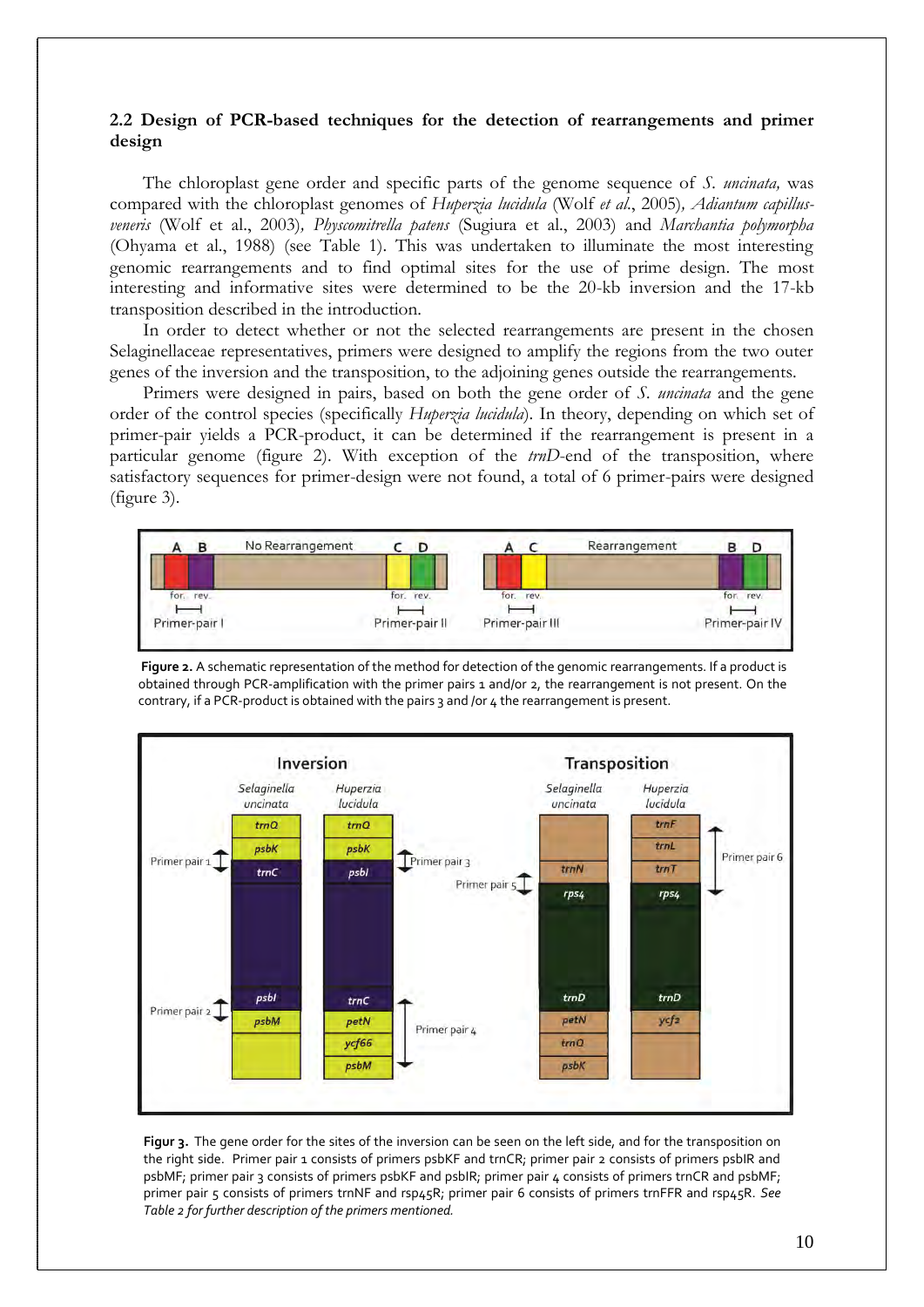The designing of primers was carried out through visual alignment in the software *Se-Al v2.0a11 Carbon* (Rambaut, 2002)*,* and viable primer-sequences were verified with the software *Amplify 3.1* (Engels, 2004). A list of the primers used is summarised in Table 2. Primer synthesis was carried out by OPERON Biotechnologies in Germany.

|                    |  |  |  | Table 2 Primer sequences and their position in the S. uncinata chloroplast genome as published in the EMBL |  |  |  |
|--------------------|--|--|--|------------------------------------------------------------------------------------------------------------|--|--|--|
| seguence database. |  |  |  |                                                                                                            |  |  |  |

| Primer                                     | Sequence                                                 | Gene position in S. | <b>Primer sequence</b> |  |  |  |  |  |
|--------------------------------------------|----------------------------------------------------------|---------------------|------------------------|--|--|--|--|--|
|                                            |                                                          | uncinata (AB197035) | position in gene       |  |  |  |  |  |
| Primers for detection of the transposition |                                                          |                     |                        |  |  |  |  |  |
|                                            |                                                          |                     |                        |  |  |  |  |  |
| rps45R                                     | CGAGGTCCTCKRTRACGGGACRT                                  | rps4: 89262-89852   | 1-23; reverse          |  |  |  |  |  |
| trnNF                                      | GACCGCTCTACCACTGAGCYACT                                  | trnN: 88180-88251   | 36-61; forward         |  |  |  |  |  |
| trnFFR                                     | received from Niklas Wikström                            | trnF: 41838-41910   | forward                |  |  |  |  |  |
| Primers for detection of the inversion     |                                                          |                     |                        |  |  |  |  |  |
|                                            |                                                          |                     |                        |  |  |  |  |  |
| psbIR                                      | ACRARCAGCTTVAGRGTAAGCRT                                  | psbl: 6153-6263     | 4-26; reverse          |  |  |  |  |  |
| psbMF                                      | CCYTGCAYTTATTGCYACTGCAC                                  | psbM: 5509-5607     | 18-40; forward         |  |  |  |  |  |
| psbKF                                      | GAYCCAAYCGTGGATGTAATGCCA                                 | psbK: 27725-27886   | $64-87:$ forward       |  |  |  |  |  |
| trnCR                                      | CCRGTTCRAATCYGGGTGYCGCCT                                 | trnC: 25741-25811   | 52-75; reverse         |  |  |  |  |  |
|                                            |                                                          |                     |                        |  |  |  |  |  |
|                                            | wobbles: R=(A,G); Y=(C,T); K=(G,T); H=(A,C,T); V=(A,C,G) |                     |                        |  |  |  |  |  |

The primers paired up in various combinations should reveal if the rearrangements are present in the species included in the study (see Figure 3 for gene order and corresponding primer pairs). If PCR-products are obtained with primer pair 1 and/or with primer pair 2, but not with primer-pair 3 and /or primer-pair 4, the inversion should be present.

 As to the transposition region, if a PCR-product is obtained with primer pair 5 but not with primer pair 6, the transposition should be present.

## **2.3 DNA extraction, PCR-amplification and sequencing**

Extraction of DNA-material was done with the DNeasy Plant Kit (QIAGEN). PCR-amplification employed the following kits: PuRe Taq "Ready-To-Go"™ PCR Beads (GE Healthcare) and Phusion™ High-Fidelity PCR Master Mix (Finnzymes). Unfortunately the first kit was not satisfactory and all results were obtained using the second kit.

PCR-amplification was performed in a thermal cycler (Perkin Elmer Cetus/DNA Thermal Cycler 48) according to one of the following programs:

1) 98°C, 2 min. x1 followed by cycle (98°C, 0.5 min.  $\rightarrow$  56°C, 0.5 min.  $\rightarrow$  72°C, 1.5 min.) x40 2) 98°C, 2 min. x1 followed by cycle (98°C, 0.5 min.  $\rightarrow$  58°C, 0.5 min.  $\rightarrow$  72°C, 1.5 min.) x40 3) 98°C, 2 min. x1 followed by cycle (98°C, 0.5 min.  $\rightarrow$  60°C, 0.5 min.  $\rightarrow$  72°C, 1.5 min.) x40

Gel-electrophoresis was performed using agarose gel  $(150 \text{ ml} 1xTAE + 1,5 \text{ g})$  agarose powder) for the detection of possible PCR-products. The gel was later photographed after soaking in ethidium bromide.

 Purification of PCR-products was done according to standard procedures, and DNA sequencing was carried out by Macrogen.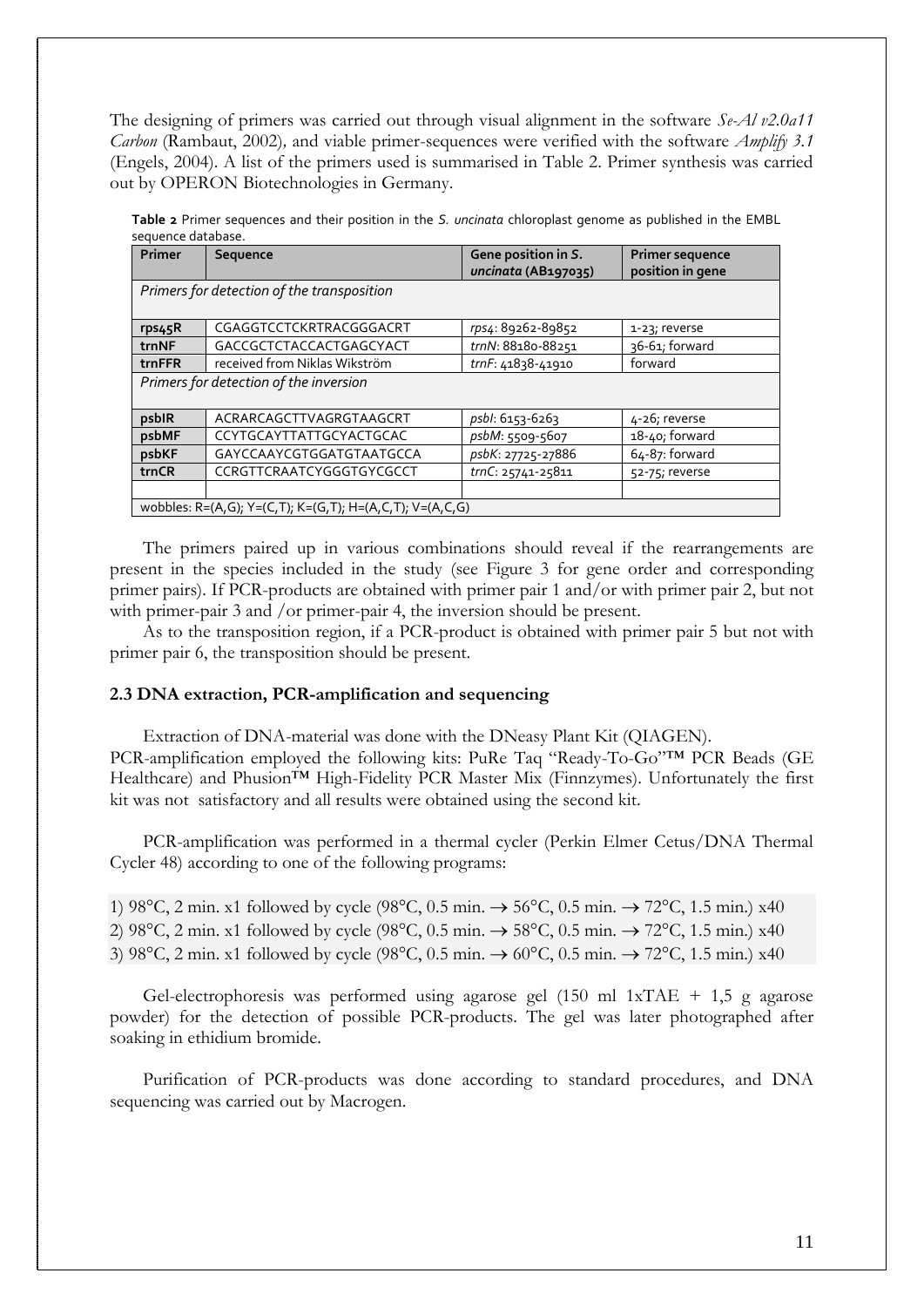## **2.4 Sequence analysis**

 DNA sequences received from Macrogen were assembled using the Staden package, using Trev, Pregap4 and Gap4 (v1.6.0, 2005). The resulting consensus sequences were compared to public nucleotide databases, using BLASTN-discontiguous megablast

(<http://www.ncbi.nlm.nih.gov/blast/Blast.cgi>), in order to verify that the correct region was amplified.

# **3 Results**

 Of the many PCR-products obtained, 30 were sent for sequencing after purification. The choice of DNA-fragments to be sequenced was governed partly by the quantity of the DNA in the sample after purification, also trying to make sure that there was at least one sample to be sequenced for every PCR-product obtained for all sites and for every species. Unfortunately this was easier said than done. The PCR-amplification did not always yield sufficient quantities in all sampled species and could therefore not be sent for sequencing. Furthermore, some of the sequenced fragments were of inferior quality, and could therefore not be assembled and analysed in the Staden package.

 Sequences of good enough quality were compared to public nucleotide databases. This was done in order to verify that the resulting DNA-fragments, matched the expected sites of the rearrangement-regions. The results from PCR-amplifications and the public nucleotide verifications are summarised in Table 3 and 4.

**Tabell 3**. The table shows if products were obtained after PCR-amplification (+= product; -= no product; NA = not applicable). From the result of the PCR-amplifications, it can be deduced whether the rearrangement is present or not in a species. Most sequences were matched against public nucleotide databases for the confirmation of their identity (Co = confirmation in public nucleotide databases). For clarification of the primer pairs, see Figure 3.

|                                                                              |                  |    | <b>Inversion</b> | <b>Transposition</b> |                  |                  |                  |    |                          |        |           |              |
|------------------------------------------------------------------------------|------------------|----|------------------|----------------------|------------------|------------------|------------------|----|--------------------------|--------|-----------|--------------|
|                                                                              |                  |    | Rearrangement    |                      |                  | No Rearrangement |                  |    |                          | Rearr. | No Rearr. |              |
| <b>Taxa</b>                                                                  | Primer<br>pair 1 | Co | Primer<br>pair 2 | Co                   | Primer<br>pair 3 | Co               | Primer<br>pair 4 | Co | Primer<br>pair 5         | Co     |           | Co           |
| S. selaginoides                                                              |                  | ∕  |                  |                      | ٠                | N                | ÷                | N  |                          |        | ٠         | N            |
| S. arizonica                                                                 |                  |    |                  |                      | ٠                | N                | ÷                | N  | $\ddot{}$                | Υ      |           |              |
| S. kraussiana                                                                | ۰.               |    | $\blacksquare$   |                      | ٠                | N                | ÷                | N  | $\ddot{}$                | N      |           |              |
| S. diffusa                                                                   | ۰.               |    | ۰                |                      | ٠                | Υ                | ÷                | N  | $\overline{\phantom{0}}$ |        | ÷         | $\mathsf{N}$ |
| S. apoda                                                                     | ۰.               |    | ۰                |                      | ٠                | Υ                | ÷                | Y  | $\ddot{}$                | Y      | ۰         |              |
| S. pallescens                                                                | $\blacksquare$   |    |                  |                      | ٠                | Υ                | ÷                | Y  | $\ddot{}$                | Υ      | ۰         |              |
| S. pulcherrima                                                               |                  |    |                  |                      | ٠                | Υ                | ÷                | N  | $\ddot{}$                | Υ      |           |              |
| S. martensii                                                                 |                  |    |                  |                      | +                | Υ                | ÷                | N  | $\ddot{}$                | Υ      |           |              |
| S. umbrosa                                                                   |                  |    |                  |                      | ٠                | Υ                | ÷                | Y  | $\ddot{}$                | Υ      |           |              |
| S. haematodes                                                                |                  |    |                  |                      | ٠                | Υ                | ÷                | Y  | $\ddot{}$                | Υ      |           |              |
| S. plana                                                                     | ÷                | N  | $\ddot{}$        | Y                    | -                |                  |                  |    | $\ddot{}$                | Υ      |           |              |
| S. denticulata*                                                              |                  |    | ٠                | N                    |                  |                  |                  |    | <b>NA</b>                |        | <b>NA</b> |              |
| H. selago                                                                    |                  |    |                  |                      |                  |                  |                  |    |                          |        | ٠         | N            |
| I. lacustris                                                                 |                  |    |                  |                      |                  |                  |                  |    |                          |        | ٠.        | Υ            |
| *S. denticulata was tested for the presence / absence of the inversion only. |                  |    |                  |                      |                  |                  |                  |    |                          |        |           |              |

**Inversion:** The PCR-products amplified representing the inversion-region, indicate that the rearrangement is absent in all *Selaginella*-species, except in *S. plana* and possibly in *S. denticulata*. No PCR-amplifications for the inversion-region gave any products in the case of the control specimens, *H. lucidula* and *I. lacustris.* For *S. selaginoides* none of the PCR-amplifications produced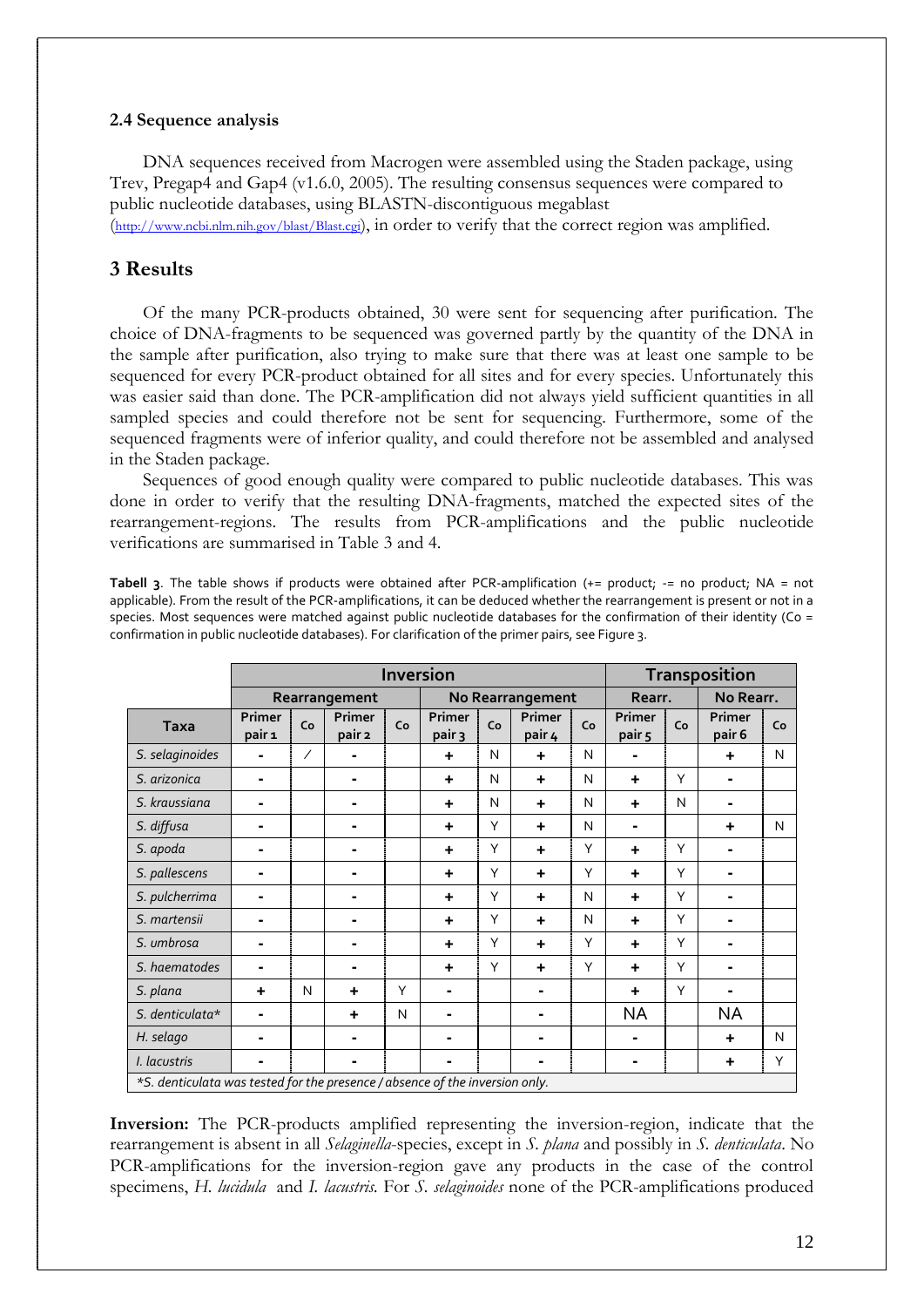sufficient amount of DNA needed for sequencing. No PCR-products from *S. denticulata* were sent for sequencing, due to lack of time. All DNA-sequences obtained for *S. arizonica* were of poor quality and could not be assembled and analyzed in the Staden package, hence they could not be verified in the nucleotide database if the sequences actually were the expected ones. DNAfragments amplified with the primers psbIR+psbK resulted in sequences of inferior quality in the case of *S. apoda, S. pallescens S. martensii* and *S. haematodes.* The sequence for this region in *S. diffusa*  matched the gene *psbK* in *S. uncinata,* and the sequence for *S. pulcherrima* corresponds to a nonecoding 550 bp-region in *S. uncinata* between the genes *psbK* and *trnC*. The sequence of *S. umbrosa* matched partially with genes *psbI* and *psbK* in *S. uncinata.* PCR-products amplified with the primers psbMF+trnCR did not give sufficient DNA needed for sequencing in the case of *S. pulcherrima* and the sequence for *S. martensii* did not produce any matches in the nucleotide databases. *S. apoda, S. pallescens, S. umbrosa* and *S. haematodes* all matched partially the gene *psbM* and the whole gene *petN* connected with a 400 bp-long non-coding region in *S. uncinata*. They also matched *petN* in 99 other plants. The sequence obtained with the primers psbIR+psbMF in *S. plana* matched the region between genes *psbI-psbM* in *S. uncinata*, while the DNA-sequence amplified by trnCR+psbK was corrupt, could not be analysed with the Staden package and could therefore not be compared to the nucleotide database (Table 4).

**Transposition:** According to the results of the PCR-amplifications the transposition seems to be present in all *Selaginella* species, except in *S. selaginoides* and in *S. diffusa*. The transposition seems to be absent in *H. lucidula* and *I. lacustris*, as expected. None of the PCR-products amplified for *S. kraussiana* and *S. diffusa* resulted in sufficient amounts of DNA for sequencing. The sequences representing the transposition-region for *S. selaginoides* and *H. lucidula* were of poor quality and could not be assembled and analysed in the Staden package. These sequences could consequently not be compared to the public nucleotide databases for verification. The nucleotide database search results for *I. lacustris* in the nucleotide databases showed partial matches for the genes *trnFtrnL* in *S. tamariscina, Isoetes sp.* and 98 other various higher plants. The sequences of *S. arizonica, S. apoda – S. plana* all matched to the transposition-region in *S. uncinata* (Table 4).

|                                                                                                                  |           | <b>Inversion</b>             |                           | <b>Transposition</b> |                              |                          |  |  |
|------------------------------------------------------------------------------------------------------------------|-----------|------------------------------|---------------------------|----------------------|------------------------------|--------------------------|--|--|
| <b>Taxa</b>                                                                                                      | Sequenced | Analysis in<br><b>Staden</b> | <b>BLASTN-</b><br>match   | Sequenced            | Analysis in<br><b>Staden</b> | <b>BLASTN-</b><br>match  |  |  |
| S. selaginoides                                                                                                  | $no*$     | $\overline{\phantom{a}}$     |                           | yes                  | $no*$                        | $\overline{a}$           |  |  |
| S. arizonica                                                                                                     | yes       | $no*$                        |                           |                      |                              |                          |  |  |
| S. kraussiana                                                                                                    | yes       | yes                          | yes o                     | $no*$                | $\overline{\phantom{a}}$     | $\overline{\phantom{a}}$ |  |  |
| S. diffusa                                                                                                       | yes       | yes                          | psbK                      | $no*$                | $\overline{\phantom{a}}$     |                          |  |  |
| S. apoda                                                                                                         | yes       | yes ‡‡                       | psbM, petN                | yes                  | yes                          | $trnN-rps4$              |  |  |
| S. pallescens                                                                                                    | yes       | yes ‡‡                       | psbM, petN                | yes                  | yes                          | $trnN-rps4$              |  |  |
| S. pulcherrima                                                                                                   | yes***    | yes                          | psbK-trnC                 | yes                  | yes                          | $trnN-rps4$              |  |  |
| S. martensii                                                                                                     | yes       | yes ##                       | no matches                | yes                  | yes                          | $trnN-rps4$              |  |  |
| S. umbrosa                                                                                                       | yes       | yes                          | psbl, psbK,<br>psbM, petN | yes                  | yes                          | $trnN-rps4$              |  |  |
| S. haematodes                                                                                                    | yes       | yes ##                       | psbM, petN                | yes                  | yes                          | $trnN-rps4$              |  |  |
| S. plana                                                                                                         | yes       | $yes ++$                     | psbI-psbM                 | yes                  | yes                          | $trnN-rps4$              |  |  |
| S. denticulata                                                                                                   | no        |                              |                           | No                   |                              |                          |  |  |
| H. selago                                                                                                        | $no**$    | $\overline{\phantom{a}}$     |                           | yes                  | $no*$                        | $\overline{\phantom{a}}$ |  |  |
| I. lacustris                                                                                                     | $no**$    | $\overline{\phantom{a}}$     | $\overline{\phantom{a}}$  | yes                  | yes                          | trnF-trnL                |  |  |
| * = insufficient amount of DNA; **= no PCR-product; *** = insufficient amount of DNA from primer pair 4          |           |                              |                           |                      |                              |                          |  |  |
| # = poor quality; # = sequence of primer pair 3 of poor quality; # # = sequence of primer 1 pair of poor quality |           |                              |                           |                      |                              |                          |  |  |
| o= information missing                                                                                           |           |                              |                           |                      |                              |                          |  |  |

**Tabell 4.** A summary of the results from the DNA - sequencing, assembly and analysis in the Staden package and the BLASTN-discontiguous megablast in the public nucleotide database.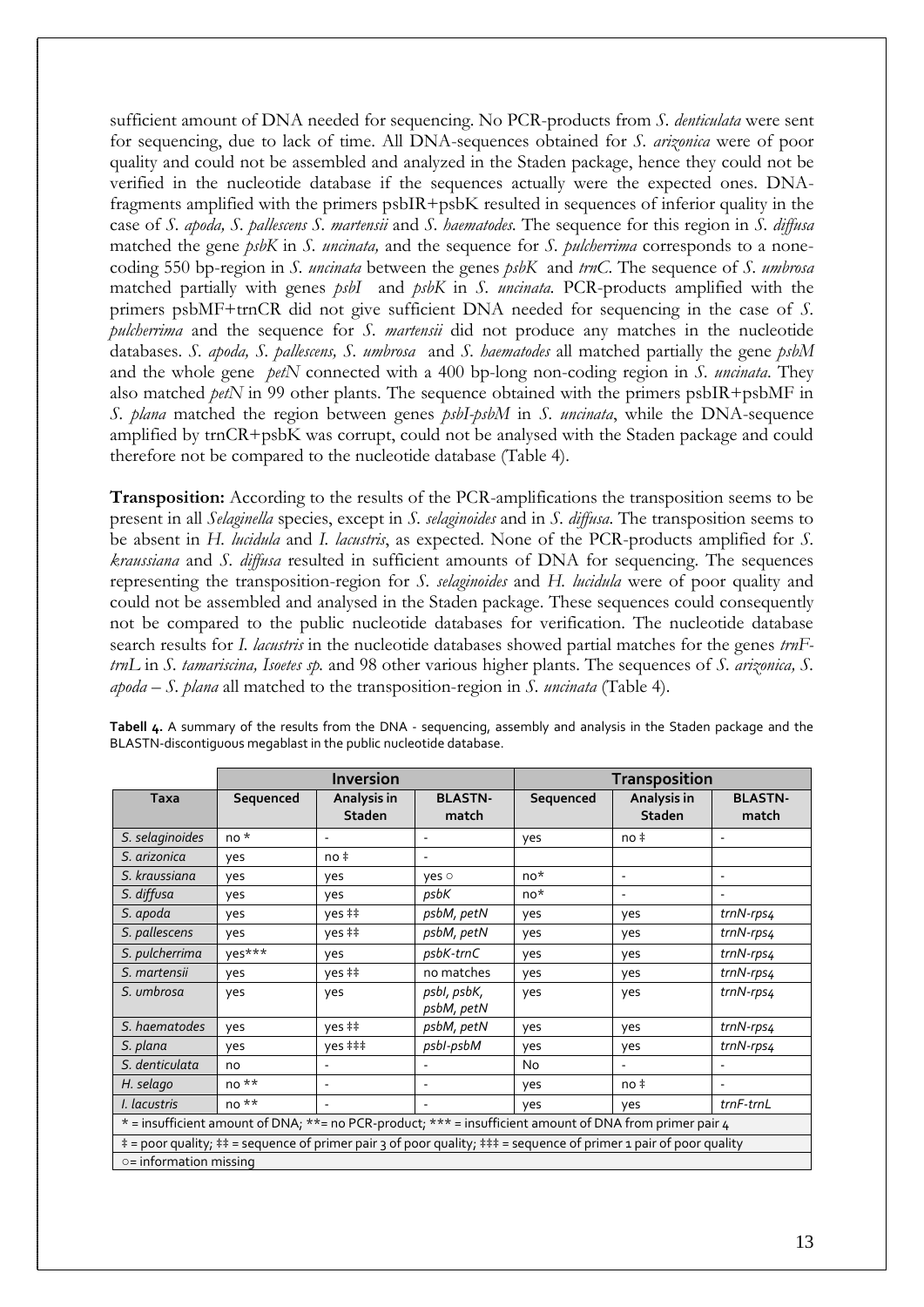# **4 Discussion**

## **4.1 Possible phylogenetical implications**

 Tsuji *et al.* (2007) suggest that the transposition might be a character in common for all species of Selaginellaceae. They propose that the considerable rearrangements in the chloroplast genome observed for *S. uncinata* have taken place after the family's partition from Isoetaceae. This is a reasonable assumption in regard with the rearrangements considered in this study, since the transposition seems to be absent in *Isoetes lacustris* and the inversion was verified in only one species of Selaginellaceae.

## **4.2 Evidence of the transposition in the majority of examined Selaginella species**

 In translating the results of this study, it is quite clear that the transposition is present in all species of *Selaginella* examined for this specific rearrangement, except for *S. selaginoides*. The chloroplast regions amplified by the primers rps45R and trnNF, yielded sequences of not only the similar length, but also matched the same sequence in *S. uncinata*'s chloroplast genome (regions between 88293-89238). The matching sequences seem to correspond with an approximately 650 bp long, non-coding region between the genes *rps4-trnN* in *S. uncinata*. This is not surprising as the primers are situated at the termini of these two genes. The sequenced ends of the PCR-products were of poor quality. The consensus sequence was therefore shorter than the original PCR-product. This could explain why the matching sequence in *S. uncinata* corresponds only with a none-coding region and does not contain any part of the abovementioned genes.

 It is quite unfortunate that the PCR-products for the transposition obtained for *S. selaginoides* were of inadequate quality for verification. It would be of great interest to find out whether the transposition is absent not just in *S. selaginoides,* but also in *S. deflexa.* If this is indeed the case, it would indicate that the transposition in Selaginellaceae took place in the stem lineage of the "rhizophoric" clade. It would also support the clade *Selaginella* in being the sister clade to all other members of the family. Hence, the question whether the transposition is actually an autapomorphic feature for Selaginellaceae remains to be resolved.

## **4.3 Absence of the inversion in most examined species**

 The inversion occurs to be absent in all species of Selaginellaceae examined, except for *S. plana* and possibly in *S. denticulata*, the later in which the rearrangement could not be verified through the comparison with public nucleotide databases. In the inversion-region there were sites suitable for primer design in the *psbI*-end of the inversion, in the gene *psbM* bordering to *psbI* outside the inversion, and in the gene *psbK* next to the *trnC*-end of the inversion according to the gene-order in *S. uncinata*. The gene order should be the following in species where rearrangement hasn't occured: *psbI* next to *psbK* and *trnC* next to *psbM*. Whereas in *H. lucidula*, *trnC* is bordered by *petN*, which in *S. uncinata* seems to have been transposed and is located more than 36 kb downstream from *psbM*. The gene *ycf66* which is located between *petN* and *psbM* in *H. lucidula*, is not present in *S. uncinata* at all. It is therefore difficult to know which gene should be adjacent to *psbM* in *Selaginella* species with no inversion.

DNA-sequences amplified by the primers psbIR and psbKF and verified in the nucleotide databases, were all of similar length (~ 800 bp) and matched the same sites in *S. uncinata*, namely a none-coding region outside *psbK* extending toward *trnC* in *S. uncinata.* This might seem contradictory, since in a none-inversion scenario *psbI* is supposed to be adjacent to *psbK*. But because this is not the gene order in *S. uncinata* it is safe to propose that the region matching the PCR-products, should be the region between *psbI-psbK* in the species where the inversion is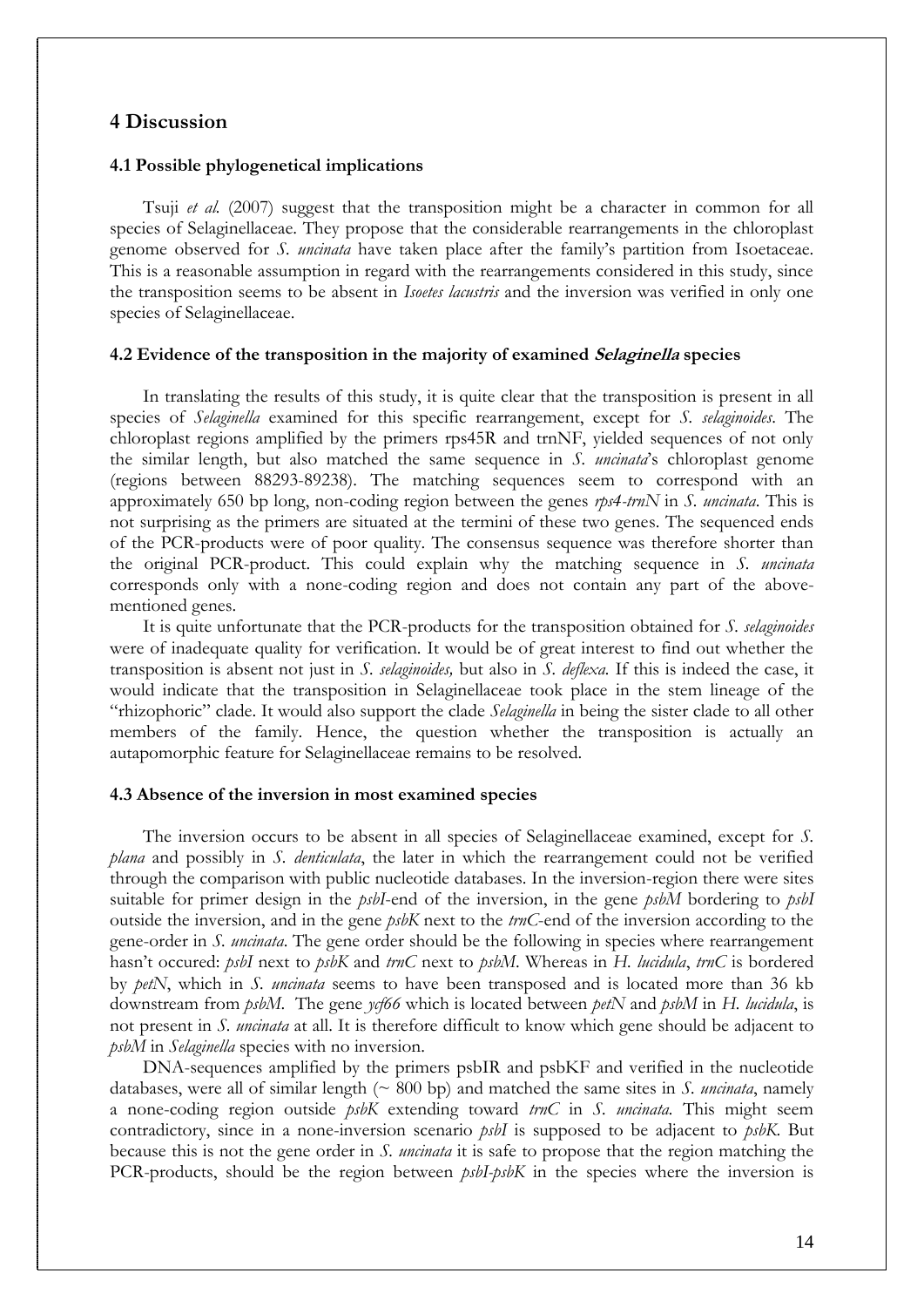absent. Further, if we look at the length of the genes *psbI – psbK* in *H. lucidula*, we find that it is 828 bp long, just about as long as the DNA-sequences from the *Selaginella* species. It is also important to note that the species where a PCR-product was received for the primers psbIR+psbKF, the amplification did not result in any PCR-product when using the primers psbIR-psbMF, which represents a presence of the inversion. All of the above indicate the absence of the inversion in all species with only one exception. In the case of *S. plana* the situation is the opposite and the PCR-products show that *S. plana* has the inversion just like *S. uncinata*.

#### **4.4 Phylogenetic implications of a distinct subgroup and sources of uncertainty**

 We were able to find sites for amplification at both ends of the inversion region. Unfortunately this did not give as clear results at the *psbM-*end region of the inversion as we wished for. More than half of the DNA-fragments could not be verified, either because there wasn't enough DNA present in the samples to be sent for sequencing (*S. selaginoides, S. kraussiana, S. diffusa* and *S. pulcherrima*) or because the sequence received was corrupt (*S. arizonica*), or simply because there was no match in the nucleotide databases (*S. martensii*). The failure to get PCRproducts of good quality could depend on the quality of the primers, especially trnCR. The failures could also be due to the uncertainty of which genes could be present, their gene order and of course the length between *psbM* and *trnC* in *Selaginella* species. The region in *H. lucidula* is about 2 kb long, but we do not know how long it should be in *Selaginella*.

 The successful PCR-amplifications on the other hand gave consistent results. Even though they varied somewhat in length  $(\sim 750-1300 \text{ bp})$ , the DNA-sequences matched the same sites in *S. uncinata* and in other land plants in the nucleotide databases. The corresponding sites in *S. uncinata* were part of the *psbM*-gene and a couple of hundred bp long non-coding region outside this gene, extending toward *psbI*. A partially none-coding region including the gene *petN* seems to be present as well. The seemingly well-conserved gene is confirmed to be present in all DNAfragments sequenced, as it matched in all cases for *petN* in about 99 land plants. This is further indication that the inversion indeed is absent. It also shows that in inversion-free species, the *petN* is located in the same position as in *H. lucidula*, next to *psbM*. Based on this information, we can conclude that the inversion is clearly not an overall feature for members of Selaginellaceae. It seems to have been acquired later in the evolution of the family. Petra Korall and Niklas Wikström (not published) did an analysis including all previous species in her studies adding *S. uncinata*, to investigaet its phylogenetic position. She obtained a phylogeny, where *S. uncinata* was resolved in a sister clade of *S. plana, S. pervillei* and *S. willdenovii* (Figure 1)*.* Well into the laboratory phase, we included *S. denticulata* (classified in a sister clade to the *S. plana* group) as well as *S. willdenovii*. The later was not included in the results of this study, but it was screened for the presence of the inversion. According to the PCR-products the inversion is present in both *S. willdenovii* as in *S. denticulata.* This indicates that the inversion is present in the clade *S. plana – S. denticulata.* In this study, there were no species examined in the clade closest to the *S. plana* / *S. denticulata*. Therefore, it is not clear where the inversion could have arisen. According to the results in this study, it is evident that the inversion is present in the *S. uncinata* clade, but it cannot be concluded whether the inversion arose at the separation of this clade.

## **4.5 Expect the unexpected - Conclusions**

 The aim of the study was to shed light upon whether or not the transposition and the inversion in *S. uncinata* could be regarded as shared by all taxa of the family Selaginellaceae, as was proposed by the team behind the sequencing of the *S. uncinata* chloroplast genome. If this would have been the case, it would mean that the rearrangements are basal and a novelty for the family.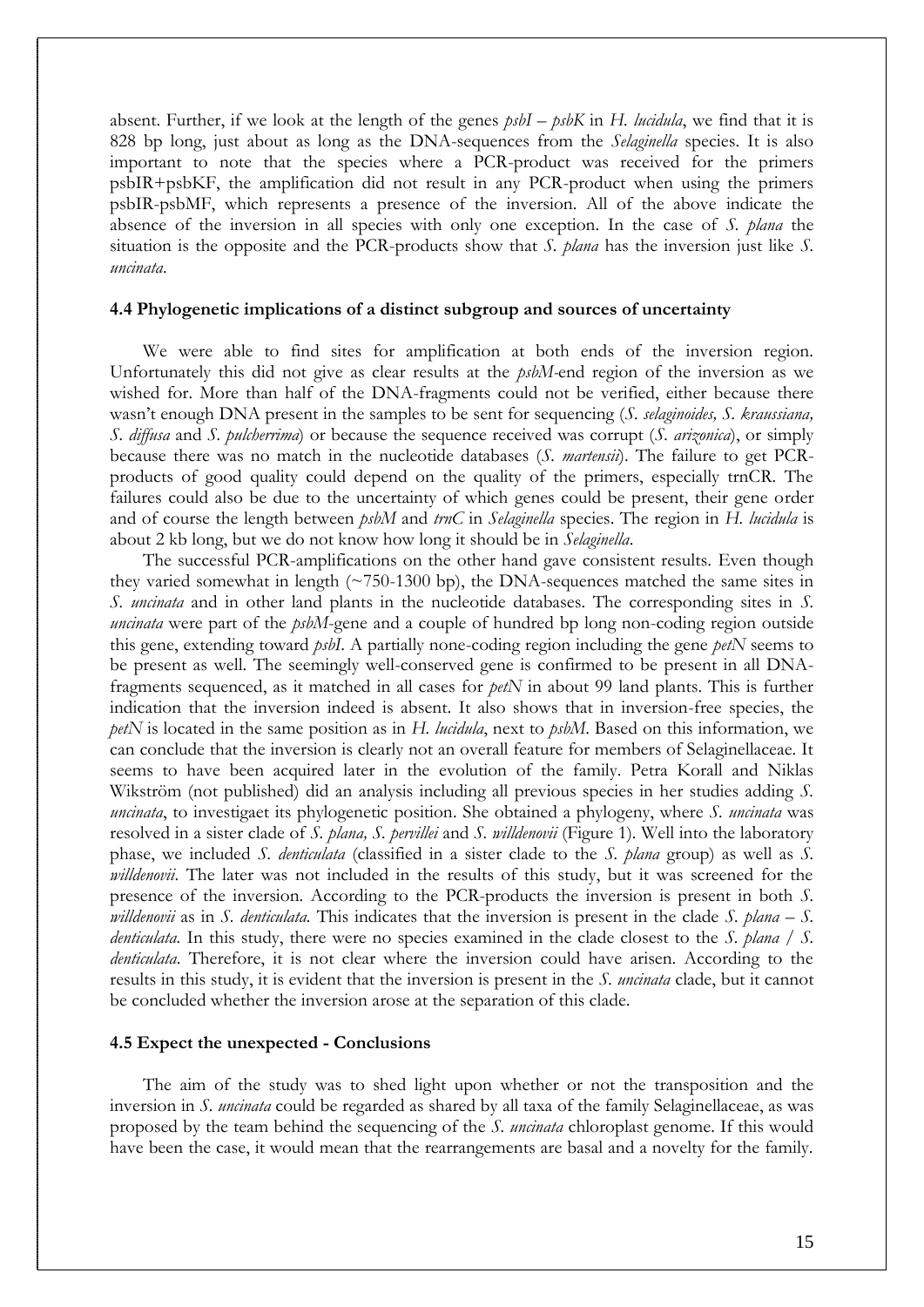However, we can conclude that these rearrangements do not appear to be basal and it would be safe to assume that they have arisen during the evolution of the Selaginellaceae family.

 It is fair to conclude that the presence of the transposition in most of the sampled species, points to the emergence of the transposition first in the "rhizophoric" clade, as drawn up by Korall (2003). The information obtained about the inversion, implicates that the clade including *S. plana, S. uncinata* and *S. denticulata* belong to a monophyletic group. They all seem to carry the inversion, as opposed to the rest of the sampled species. It is important to understand that this is only an inkling, and that there is need for validation and further investigation to better comprehend where the inversion arose in the Selaginellaceae family.

### **4.6 Future considerations**

 Naturally, as in many studies, there is always room for broader sampling. The evaluation of the transposition in *S. selaginoides* would be of great importance, as well as screening for the transposition in the other member of the subgroup *Selaginella*. In the case of the inversion's evolutionary origin, a broader sampling is needed, especially in the clade closest to the *S. plana-S. denticulata* group. Design of better primers would also be helpful. Additionally, it would be interesting to try to unravel the gene order around the genes *trnC* and *psbM* and the position of the gene *ycf66* in other *Selaginella* species.

## **4.7 Up-to-date findings**

 After the finishing of the practical part of this thesis and during the final touch-ups of the text, it came to my attention that the genome of a new *Selaginella* species has been sequenced. *Selaginella moellendorfii*'s full genome was sequenced by a group of scientists in 2011 (Banks *et al*., 2011). Unfortunately there is no possibility here to include the findings of the sequencing, of *Selaginella moellendorfii*.

#### **5 Acknowledgements** - *"I never put off till tomorrow what I can possibly do the day after" –* Oscar Wilde

 Due to procrastination, I think I have rewritten this part at least ten times. Hopefully this will be the last.

 First of all I would like to thank Niklas Wikström, who made me understand the importance of systematics and helped me through the theoretical and practical parts with great patience. My gratitude goes out to Petra Korall, without whom none of this would have been possible and who helped me immensely with sharing her experience, time, advice and her literature to facilitate my job. In addition to thanking, I also owe both Niklas and Petra an apology for taking so long in completing the thesis (and I do hope that the phrase "better late than never" applies...). I also would like to thank Didrick Vanhoecker for the *Isoetes* samples.

Now to the VIPs. Thank you, Johnny Newell for pushing me and for giving me opportunity to complete this dusty work. Thank you, sister Judit Simon-Karlsson for being an inspiration to me and for always giving me good and honest advice. Mom and Dad, what would we girls be without you? Thank you for always giving me your love and support. Thank you Margaret Newell for always making me feel welcome and for the help in taking care of Patrick during the last phase of the work.

I'd like to thank my friends who have given me much comfort before, during and after the actual thesis was done (and whom I'm not sure I deserve): Julia, Jennie, Julieta, Eric, Rosana, Linda Götulf, Eszter, Eugen, Steve, Peffelito, Fran, Linda Romero, Lina, Vera and Christian Steger.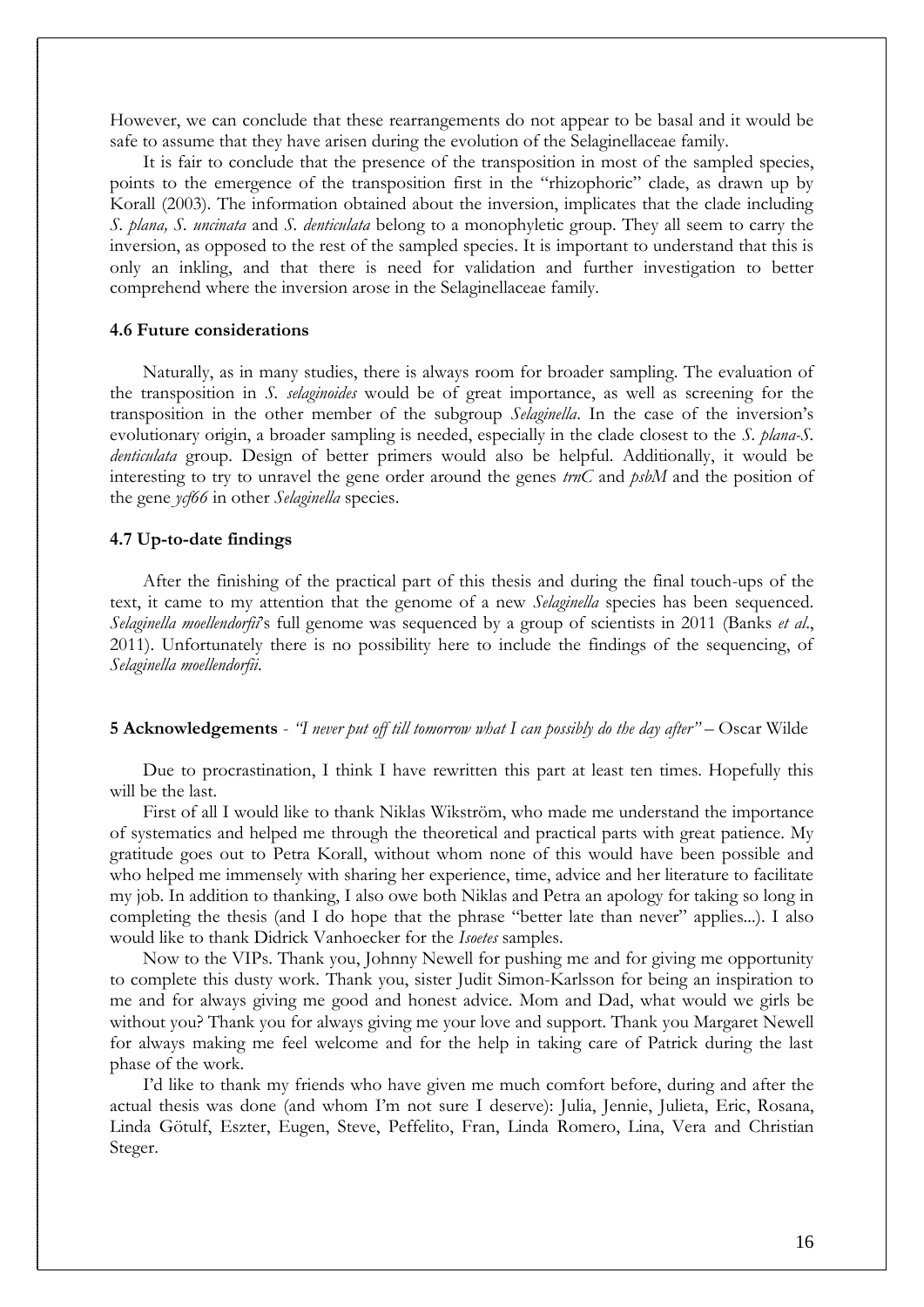## **6 Literature cited**

Banks,J.A., Nishiyama,T., Hasebe,M., Bowman,J.L., Gribskov,M., dePamphilis,C., Albert,V.A., Aono,N., Aoyama,T., Ambrose,B.A., Ashton,N.W., Axtell,M.J., Barker,E., Barker,M.S., Bennetzen,J.L., Bonawitz,N.D., Chapple,C., Cheng,C., Correa,L.G., Dacre,M., DeBarry,J., Dreyer,I., Elias,M., Engstrom,E.M., Estelle,M., Feng,L., Finet,C., Floyd,S.K., Frommer,W.B., Fujita,T., Gramzow,L., Gutensohn,M., Harholt,J., Hattori,M., Heyl,A., Hirai,T., Hiwatashi,Y., Ishikawa,M., Iwata,M., Karol,K.G., Koehler,B., Kolukisaoglu,U., Kubo,M., Kurata,T., Lalonde,S., Li,K., Li,Y., Litt,A., Lyons,E., Manning,G., Maruyama,T., Michael,T.P., Mikami,K., Miyazaki,S., Morinaga,S., Murata,T., Mueller-Roeber,B., Nelson,D.R., Obara,M., Oguri,Y., Olmstead,R.G., Onodera,N., Petersen,B.L., Pils,B., Prigge,M., Rensing,S.A., Riano-Pachon,D.M., Roberts,A.W., Sato,Y., Scheller,H.V., Schulz,B., Schulz,C., Shakirov,E.V., Shibagaki,N., Shinohara,N., Shippen,D.E., Sorensen,I., Sotooka,R., Sugimoto,N., Sugita,M., Sumikawa,N., Tanurdzic,M., Theissen,G., Ulvskov,P., Wakazuki,S., Weng,J.K., Willats,W.W., Wipf,D., Wolf,P.G., Yang,L., Zimmer,A.D., Zhu,Q., Mitros,T., Hellsten,U., Loque,D., Otillar,R., Salamov,A., Schmutz,J., Shapiro,H., Lindquist,E., Lucas,S., Rokhsar,D. and Grigoriev,I.V. 2011. The *Selaginella* Genome Identifies Genetic Changes Associated with the Evolution of Vascular Plants. *Science*. 332 (6032): 960-963

Engels, B. 2004. *Amplify 3.1* wrengels@facstaff.wisc.edu

Hébant, C. and Lee, D. W. 1984. Ultrastructural basis and development control of blue iridescence in *Selaginella* leaves. *American Journal of Botany*. 71 (2): 216-219

Jermy, A.C. 1986. Subgeneric names in *Selaginella*. *Fern Gazette*, 13 (2): 117-118

Jermy, A. C. 1990. *in* K. U. Kramer et al. *The families and genera of plants: Pteridophytes and gymnosperms.* Springer, Berlin: p. 39-45

Kenrick, P. and Crane, R. 1997. The origin and early evolution of plants on land. *Nature*. 389 (6646); 33-38

Korall, P. Kenrick, P. and Therrien, J. P. 1999. Phylogeny of Selaginellaceae: evaluation of generic/subgeneric relationships based on *rbcL* gene sequences. *International Journal of Plant Sciences*. 160 (3): 585-594

Korall, P. and Kenrick, P. 2002. Phylogenetic relationships in Selaginellaceae based on *rbcL* sequences. *American Journal of Botany*. 89 (3): 506-517

Korall, P. and Kenrick, P. 2004. The phylogenetic history of Selaginellaceae based on DNA sequences from the plastid and nucleus: extreme substitution rates and rate heterogeneity. *Molecular Phylogenetics and Evolution.* 31 (3): 852-864

Korall, P. 2003. Phylogeny of Selaginellaceae. Doctoral Thesis, Department of Botany, Stockholm University, Stockholm, Sweden

Mossberg, B. and Stenberg, L. 2003. *Den nya nordiska floran.* Wahlström & Widstrand, Sweden: p. 38

Ohyama, K., Fukuzawa, H., Kohchi, T., Sano, T., Sano, S., Shirai, H., Umesono, K., Shiki, Y., Takeuchi, M., Chang, Z., Aota, S., Inokuchi, H. and Ozeki, H. 1988. Structure and organization of *Marchantia polymorpha* chloroplast genome. 203 (2): 281-198

"xerophyte". A *Dictionary of Biology*. Oxford University Press. Great Clarendon Street, Oxford OX2 6DP. Fifth edition. 2004. Market House Books Ltd., 1985, 1990, 1996, 2000, 2004. ISBN-13: 978-0-19-860917-9. Printed in Great Britain by Clays Ltd. St. Ives plc.

Rambaut, A. 2002. *Se-Al v2.0a11 Carbon.* University of Oxford, UK.

Raven, P. H., Evert, R. F. and Eichhorn, S. E. 2003. *Biology of Plants*, *6th edition*. W.H. Freeman and Company, New York, New York, USA: p. 425-442

Rydin, C. & Wikström, N. (2002) Phylogeny of isoetes (lycopsida): Resolving basal relationships using rbcl sequences. *Taxon*, **51**, 83-89

Staden package v1.6.0. 2005[. http://staden.sourceforge.net](http://staden.sourceforge.net/)

Sugiura, C., Kobayashi, Y., Aoki, S., Sugita, C. and Sugita, M. 2003. Complete chloroplast sequence of the moss *Physcomitrella patens*: evidence for the loss and relocation of *rpoA* from the chloroplast to the nucleus. *Nucleic acid research*. 31 (18): 5324-5331

Thomas, B. A. 1997. Upper Carboniferous herbaceous lycopsids. *Review of Palaeobotany and Palynology* 95: 129-153

Tsuji, S., Ueda, K., Nishiyama, T., Hasebe, M., Yoshikawa, S., Konagaya, A., Nishiuchi, T. and Yamaguchi, K. 2007. The chloroplast genome from a lycophyte (microphyllophyte) *Selaginella uncinata*, has a unique inversion, transposition and many gene losses. *Journal of Plant Research*. 120 (2): 281-290

Wikström, N., Kenrick, P. 1997. Phylogeny of Lycopodiaceae (Lycopsida) and the relationships of *Phylloglossum drummondii* Kunze based on *rbc*L sequences. *International Journal of Plant Science*. 158(6): 862-871